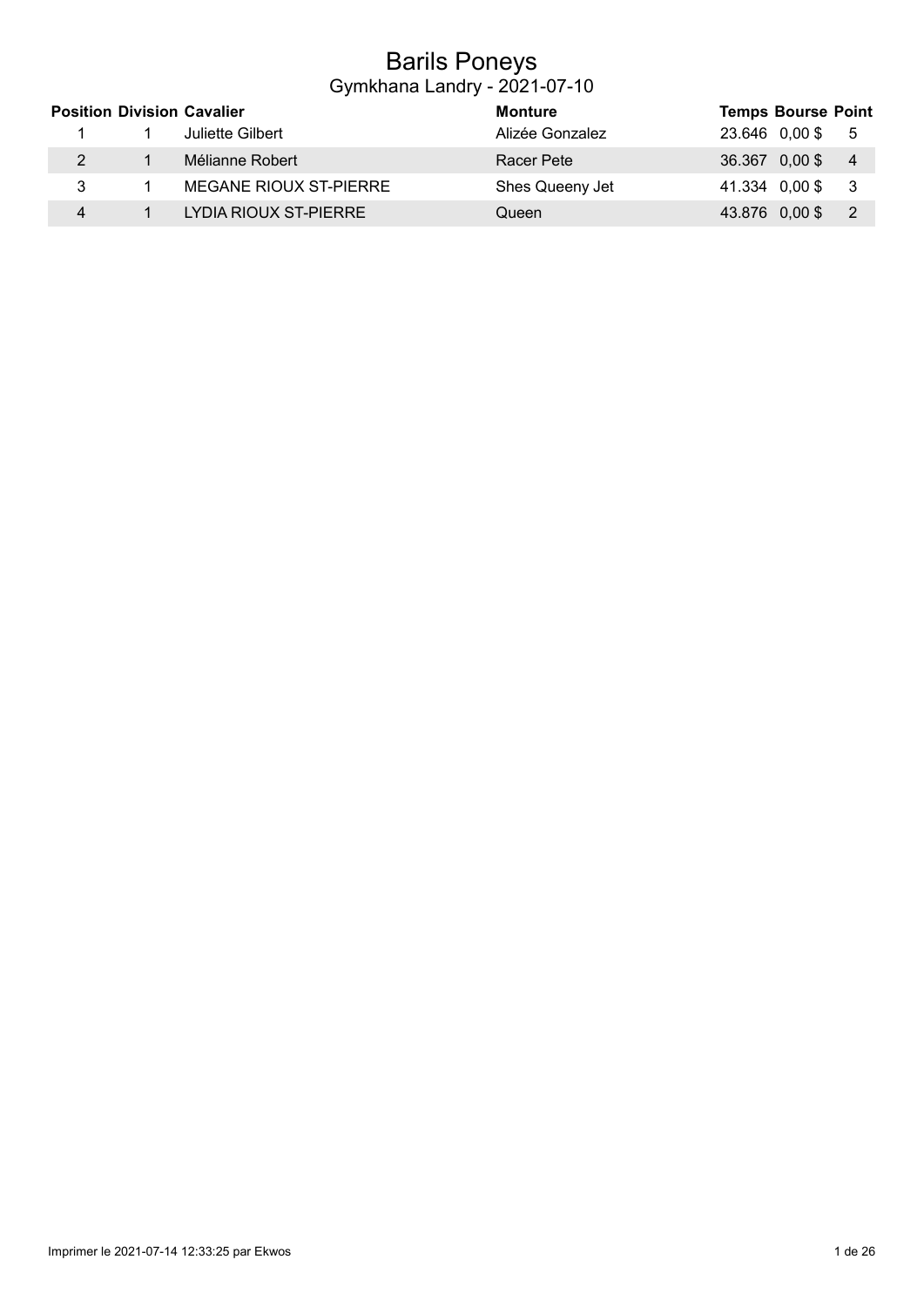## Barils Débutant Gymkhana Landry - 2021-07-10

|                |             | <b>Position Division Cavalier</b> | <b>Monture</b>          |                | <b>Temps Bourse Point</b> |                  |
|----------------|-------------|-----------------------------------|-------------------------|----------------|---------------------------|------------------|
|                |             | Marie-Josée Roy                   | LP Docs King Leo        |                | 17.88 18,00 \$            | 5                |
| 2              | 1           | <b>Fanny Gougoux</b>              | Bourrasque              |                | 19.125 14,00 \$           | $\overline{4}$   |
| 3              | 1.          | <b>Catherine Viens</b>            | Dark Queen Prime Kid    |                | 20.311 11,00 \$           | 3                |
| $\overline{4}$ | 1.          | Chloé Gauthier                    | DL miss jellybean doc   | 20.831 9,00 \$ |                           | $\overline{2}$   |
| 5              | 1.          | <b>Catherine Viens</b>            | <b>JG Special Kitty</b> | 23.417 7,00 \$ |                           | 1                |
| 6              | 1           | Laurie Dubé                       | Dr Special Bailey       | 27.725 0,00 \$ |                           | $\mathbf 0$      |
| 7              |             | Sarah-Ève Sirois                  | Shes Cash Down Jet      |                | 28.636 0,00 \$            | $\boldsymbol{0}$ |
| 8              | $\mathbf 1$ | Roxanne Michaud Pelletier         | Delphine                |                | $0,00$ \$                 | $\mathbf 0$      |
| 9              | 1.          | Karine Gosselin                   | <b>Bel Pink Lady</b>    |                | $0,00$ \$                 | $\mathbf 0$      |
| 10             | 1           | Élyse Landry                      | Shes Cash Down Jet      |                | $0,00$ \$                 | $\mathbf 0$      |
| 11             | 1           | Mégane Proulx                     | Raiser Dream            |                | $0,00$ \$                 | $\boldsymbol{0}$ |
| 12             | 1           | <b>Stacy Lavoie</b>               | <b>Shelby Gold</b>      |                | $0,00$ \$                 | $\mathbf 0$      |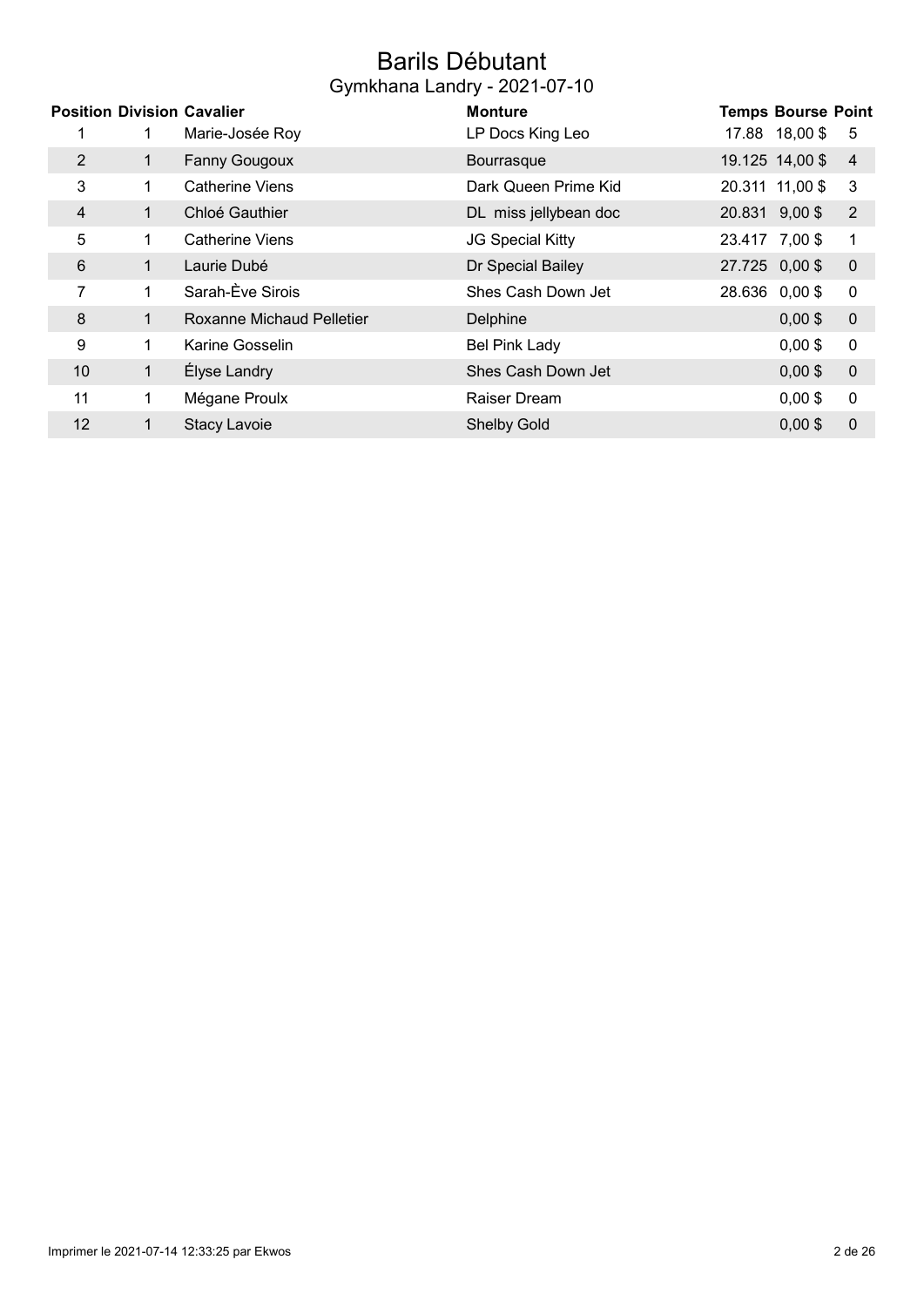# GP Barils Jeunes 3D

|                |                | <b>Position Division Cavalier</b> | <b>Monture</b>               |        | <b>Temps Bourse Point</b> |                  |
|----------------|----------------|-----------------------------------|------------------------------|--------|---------------------------|------------------|
| 1              | 1              | <b>Bastien Landry</b>             | <b>IVORY COVERGIRL</b>       |        | 15.951 113,00 \$          | $\boldsymbol{0}$ |
| $\overline{2}$ | 1              | Frédérique Isabel                 | <b>Little Formal</b>         |        | 16.023 106,00 \$          | $\mathbf 0$      |
| 3              | 1              | <b>Taly Picard</b>                | Fast moons gold              |        | 16.366 63,00 \$           | 0                |
| 1              | $\overline{2}$ | Chloé Caron                       | First Boxe Elder             |        | 16.992 84,00 \$           | 0                |
| $\overline{c}$ | $\overline{2}$ | <b>Sharlie Pelletier</b>          | Dry doc Racer                |        | 16.994 72,00 \$           | $\pmb{0}$        |
| 3              | $\overline{2}$ | Chloé Caron                       | LP Docs King Leo             |        | 17.237 48,00 \$           | $\mathbf 0$      |
| 4              | $\overline{2}$ | Alyson Bouchard                   | WHITE SOX                    |        | 17.437 0,00 \$            | $\pmb{0}$        |
| 5              | $\overline{2}$ | Meggy Robichaud                   | <b>Flame Beauty Majolie</b>  | 17.743 | $0,00$ \$                 | 0                |
| 6              | $\overline{2}$ | Laurence Cahill                   | <b>Takin Fire</b>            | 17.893 | $0,00$ \$                 | $\boldsymbol{0}$ |
| 1              | $\mathfrak{S}$ | Alexanne Lefrançois               | <b>HS Sexy Bully</b>         |        | 17.958 72,00 \$           | $\mathbf 0$      |
| 2              | 3              | Casey Michaud                     | <b>Twister</b>               | 18.42  | 42,00 \$                  | 0                |
| 3              | $\mathfrak{Z}$ | Alexanne Lefrançois               | Whisky Joe                   | 18.697 | $0,00$ \$                 | $\mathbf 0$      |
| 4              | 3              | Rosalie Hétu                      | <b>Texans Mellow Yellow</b>  | 19.134 | $0,00$ \$                 | 0                |
| 5              | $\mathfrak{S}$ | <b>Catherine Viens</b>            | Dark Queen Prime Kid         | 20.115 | $0,00$ \$                 | $\pmb{0}$        |
| 6              | 3              | <b>Florence Bastille</b>          | Alizée Gonzalez              | 20.645 | $0,00$ \$                 | $\boldsymbol{0}$ |
| 7              | 3              | <b>Catherine Viens</b>            | JG Special Kitty             | 21.091 | $0,00$ \$                 | $\mathbf 0$      |
| 8              | 3              | Sarah-Ève Sirois                  | Hes Fédéral Dream            | 23.009 | $0,00$ \$                 | $\boldsymbol{0}$ |
| 9              | $\mathfrak{S}$ | MEGANE RIOUX ST-PIERRE            | Shes Queeny Jet              | 35.524 | $0,00$ \$                 | $\pmb{0}$        |
| 10             | 3              | Mélianne Robert                   | Racer Pete                   | 37.753 | $0,00$ \$                 | $\boldsymbol{0}$ |
| 11             | $\mathfrak{S}$ | LYDIA RIOUX ST-PIERRE             | Queen                        | 40.813 | $0,00$ \$                 | $\pmb{0}$        |
| 12             | 3              | Jade Tremblay                     | The Deal                     |        | $0,00$ \$                 | $\boldsymbol{0}$ |
| 13             | $\mathfrak{S}$ | <b>Audrey Chenard</b>             | FF Hot Wheels                |        | $0,00$ \$                 | $\mathbf 0$      |
| 14             | 3              | Myriam Caron                      | Sky                          |        | $0,00$ \$                 | 0                |
| 15             | 3              | <b>Justine Sirois</b>             | <b>Charly Belfegor</b>       |        | $0,00$ \$                 | $\pmb{0}$        |
| 16             | 3              | Alycia Pelletier                  | FAY DAY FIRST                |        | $0,00$ \$                 | $\pmb{0}$        |
| 17             | $\mathfrak{S}$ | Élyse Landry                      | Call me Big Fire             |        | $0,00$ \$                 | $\pmb{0}$        |
| 18             | 3              | Édith Boucher                     | Chubble Maker                |        | $0,00$ \$                 | $\boldsymbol{0}$ |
| 19             | $\mathfrak{S}$ | Alycia Pelletier                  | <b>MDC's Dark Revelation</b> |        | $0,00$ \$                 | $\pmb{0}$        |
| 20             | 3              | Jade Tremblay                     | SWEET FLYING GUY             |        | $0,00$ \$                 | 0                |
| 21             | 3              | Anya Bouchard                     | <b>SIA</b>                   |        | $0,00$ \$                 | $\pmb{0}$        |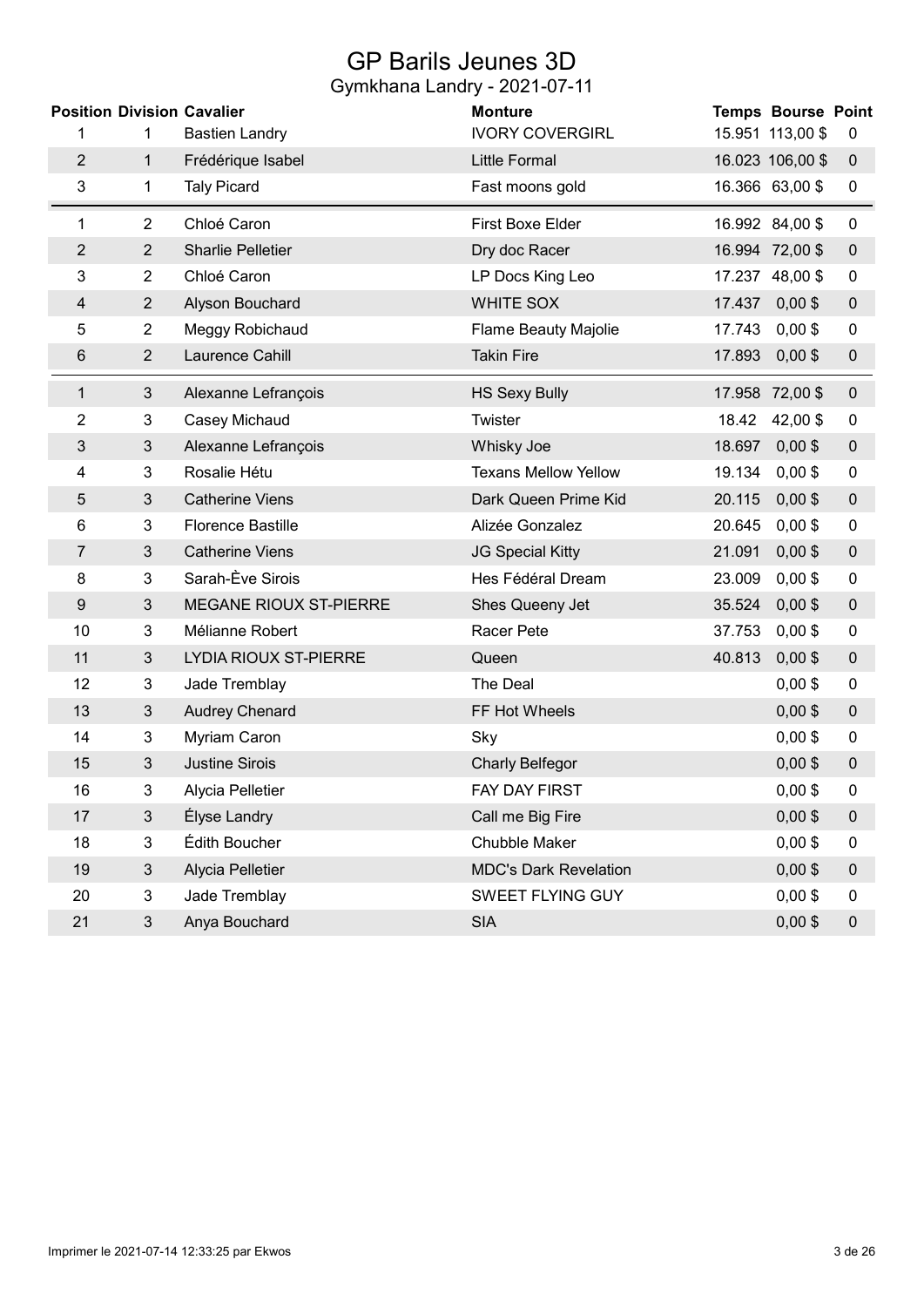### Barils Jeunes 13 ans et moins 2D Gymkhana Landry - 2021-07-10

|   |                | <b>Position Division Cavalier</b> | <b>Monture</b>              | <b>Temps Bourse Point</b>            |
|---|----------------|-----------------------------------|-----------------------------|--------------------------------------|
|   | 1              | Frédérique Isabel                 | Little Formal               | 17.039 48,00 \$<br>5                 |
| 2 | 1              | Alexanne Lefrançois               | <b>HS Sexy Bully</b>        | 17.783 38,00 \$<br>4                 |
| 3 | 1              | Maika Lavoie                      | <b>JUMPET</b>               | 17.912 30,00 \$<br>3                 |
| 1 | $\overline{2}$ | Meggy Robichaud                   | <b>Flame Beauty Majolie</b> | 18.057 24,00 \$<br>5                 |
| 2 | $\overline{2}$ | Casey Michaud                     | Twister                     | 18.257 19,00 \$<br>$\overline{4}$    |
| 3 | $\overline{2}$ | <b>Florence Bastille</b>          | Alizée Gonzalez             | 21.401 0,00 \$<br>3                  |
| 4 | $\overline{2}$ | Angélique Saucier                 | Boogie Amika Mccue          | 21.69<br>$\overline{2}$<br>$0,00$ \$ |
| 5 | $\overline{2}$ | Maika Lavoie                      | Moochie summer jet          | 23.022 0,00 \$<br>1                  |
| 6 | 2              | Océane Lavoie                     | Kaya                        | 23.484 0,00 \$<br>$\boldsymbol{0}$   |
| 7 | $\overline{2}$ | Rosalie Hétu                      | <b>Texans Mellow Yellow</b> | 0<br>$0,00$ \$                       |
| 8 | $\overline{2}$ | Alexanne Lefrançois               | Whisky Joe                  | $\boldsymbol{0}$<br>$0,00$ \$        |
| 9 | $\overline{2}$ | Édith Boucher                     | Chubble Maker               | 0<br>$0.00$ \$                       |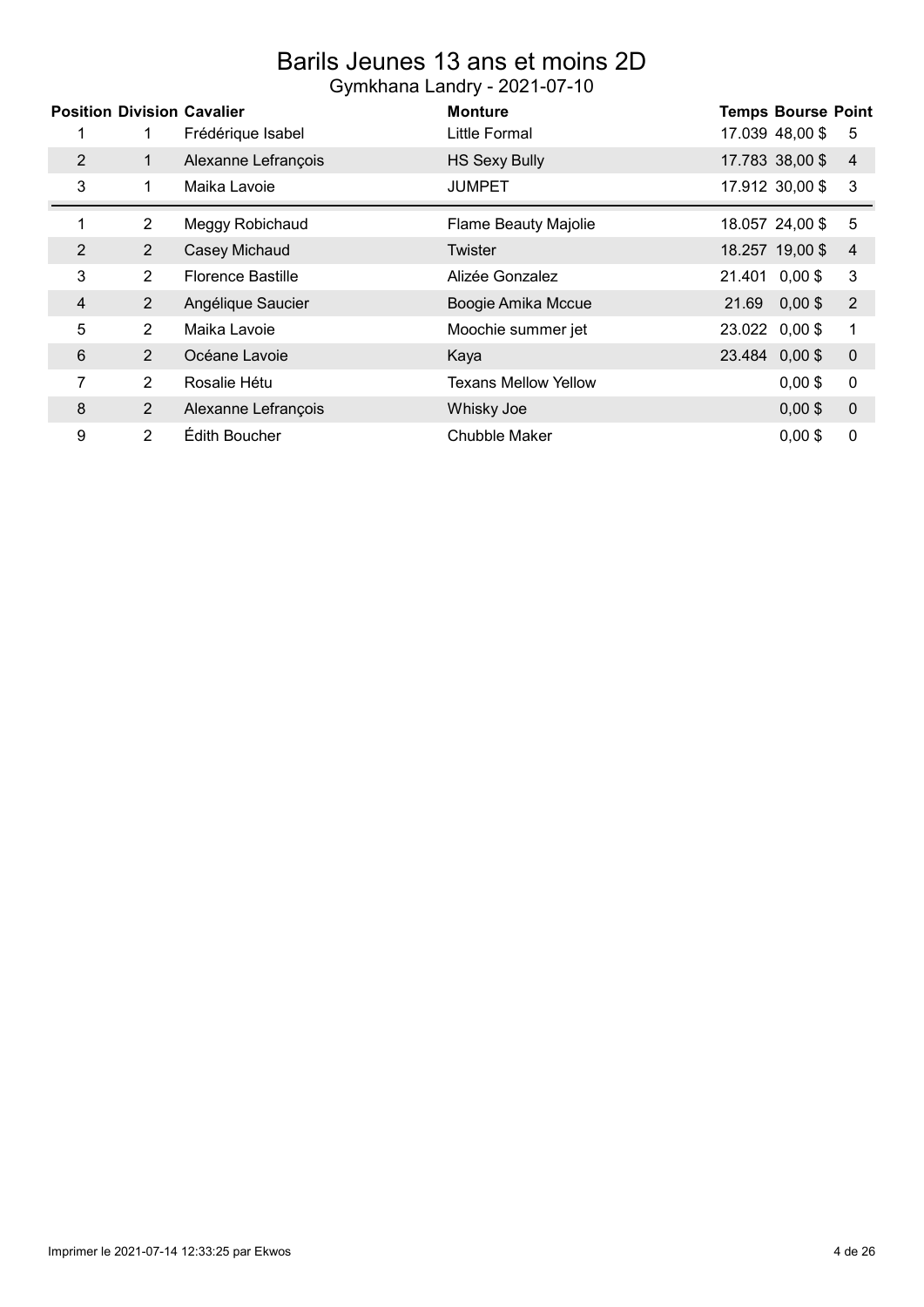## GP Barils Adultes 3D

| <b>Position Division Cavalier</b> |                |                             | <b>Monture</b>            |        | <b>Temps Bourse Point</b> |                  |
|-----------------------------------|----------------|-----------------------------|---------------------------|--------|---------------------------|------------------|
| 1                                 | 1              | <b>Francis Viel</b>         | Lady Boulet               |        | 16.428 204,00 \$          | 0                |
| $\overline{2}$                    | $\mathbf{1}$   | <b>Manon D'Amours</b>       | ALL AMERICAN PEACH        |        | 16.481 163,00 \$          | $\mathbf 0$      |
| 3                                 | 1              | Elizabeth Dubé              | <b>KAZEA FIRE ROAD</b>    |        | 16.533 109,00 \$          | 0                |
| 4                                 | 1              | Serge Grondin               | THE HEART                 |        | 16.748 82,00 \$           | $\boldsymbol{0}$ |
| 5                                 | 1              | Jade Tremblay               | Cash ta Fling             |        | 16.895 54,00 \$           | 0                |
| 6                                 | 1              | Jenny Frappier              | <b>Emergency Fire</b>     | 16.899 | $0,00$ \$                 | $\boldsymbol{0}$ |
| 7                                 | 1              | Nellie Bellavance           | precious fire french      | 16.975 | $0,00$ \$                 | $\mathbf 0$      |
| 8                                 | 1              | Alexandra Soucy             | <b>Glorie For Yankee</b>  | 17.021 | $0,00$ \$                 | $\boldsymbol{0}$ |
| 9                                 | 1              | Anne Marie Tremblay         | <b>BW Devil be Dashin</b> | 17.178 | $0,00$ \$                 | 0                |
| 10                                | 1              | Naomy Albert                | <b>AMAZING SPIRIT</b>     | 17.204 | $0,00$ \$                 | $\boldsymbol{0}$ |
| 11                                | 1              | Jessika Beaulieu            | Showdown Top Motion       | 17.211 | $0,00$ \$                 | $\mathbf 0$      |
| 12                                | $\mathbf{1}$   | Keven Charest Beaulieu      | THE LAST KICK             | 17.223 | $0,00$ \$                 | $\boldsymbol{0}$ |
| 13                                | 1              | <b>Tony Landry</b>          | My Otoe Bar               | 17.253 | $0,00$ \$                 | $\mathbf 0$      |
| 1                                 | $\overline{2}$ | Marc-André Grondin          | Léla Diamond Cash         |        | 17.446 462,00 \$          | 0                |
| 1                                 | 3              | Mercedès Lévesque           | Victory                   |        | 17.988 122,00 \$          | 0                |
| $\overline{2}$                    | 3              | Elizabeth Dubé              | Rebel bay son             |        | 18.499 95,00 \$           | $\boldsymbol{0}$ |
| 3                                 | 3              | Fanny Gougoux               | Bourrasque                |        | 18.831 68,00 \$           | 0                |
| 4                                 | $\mathfrak{Z}$ | <b>Christine Desrochers</b> | Dark Queen Prime Kid      | 19.071 | $0,00$ \$                 | $\pmb{0}$        |
| 5                                 | 3              | <b>Martin Proulx</b>        | Lena tuf gal              | 19.362 | $0,00$ \$                 | 0                |
| 6                                 | $\mathfrak{B}$ | Chloé Gauthier              | DL miss jellybean doc     | 19.394 | $0,00$ \$                 | $\boldsymbol{0}$ |
| 7                                 | $\mathbf{3}$   | <b>Charlie Guilbault</b>    | RV Jessie Mae             | 19.413 | $0,00$ \$                 | $\mathbf 0$      |
| 8                                 | $\mathfrak{S}$ | <b>Martin Plante</b>        | <b>Misread Secret</b>     | 20.106 | $0,00$ \$                 | $\boldsymbol{0}$ |
| 9                                 | 3              | Roxanne Dubé                | Enzo                      | 21.229 | $0,00$ \$                 | 0                |
| 10                                | 3              | Laurie Dubé                 | Dr Special Bailey         | 27.35  | $0,00$ \$                 | $\pmb{0}$        |
| 11                                | 3              | Marjorie Talbot             | LUCK A CHANCE             |        | $0,00$ \$                 | 0                |
| 12                                | $\mathfrak{Z}$ | <b>Bastien Landry</b>       | <b>MISS FORMAL DASH</b>   |        | $0,00$ \$                 | $\boldsymbol{0}$ |
| 13                                | 3              | Elisabeth Asselin           | <b>EASY TYSON LADY</b>    |        | $0,00$ \$                 | 0                |
| 14                                | $\mathfrak{S}$ | Mathieu Lévesque            | Last easysis forever      |        | $0,00$ \$                 | $\boldsymbol{0}$ |
| 15                                | $\mathbf{3}$   | <b>Martin Proulx</b>        | <b>SNOW STREAKER</b>      |        | $0,00$ \$                 | 0                |
| 16                                | 3              | <b>Annie Ross</b>           | <b>LIMDECK ARROW</b>      |        | $0,00$ \$                 | $\mathbf 0$      |
| 17                                | 3              | Mathieu Savoie              | Dashing N Screammin       |        | $0,00$ \$                 | 0                |
| 18                                | $\sqrt{3}$     | Léonie Dumont               | Fire Otoe Bar             |        | $0,00$ \$                 | $\boldsymbol{0}$ |
| 19                                | 3              | Meagan Laferrière           | Dash my tason Micky       |        | $0,00$ \$                 | 0                |
| 20                                | $\mathfrak{S}$ | Etienne St-Pierre           | <b>MISS BEAUTY FLICKA</b> |        | $0,00$ \$                 | $\pmb{0}$        |
| 21                                | 3              | Mélina Rioux                | Call me Big Fire          |        | $0,00$ \$                 | 0                |
| 22                                | $\mathfrak{Z}$ | <b>Francis Viel</b>         | Fire Louisiana            |        | $0,00$ \$                 | $\mathbf 0$      |
| 23                                | 3              | Mélanie Lepage              | DL Yo Mis Peppy Star      |        | $0,00$ \$                 | 0                |
| 24                                | $\mathfrak{Z}$ | Mathieu Lévesque            | <b>EASY SIS FOR EVER</b>  |        | $0,00$ \$                 | $\boldsymbol{0}$ |
| 25                                | $\mathbf{3}$   | <b>Tony Landry</b>          | <b>IVORY COVERGIRL</b>    |        | $0,00$ \$                 | 0                |
| 26                                | $\mathfrak{S}$ | Keven Charest Beaulieu      | <b>Cougars Pistol</b>     |        | $0,00$ \$                 | $\boldsymbol{0}$ |
| 27                                | 3              | Marjorie Talbot             | SPIRIT HOLLYWOOD TAC      |        | $0,00$ \$                 | $\pmb{0}$        |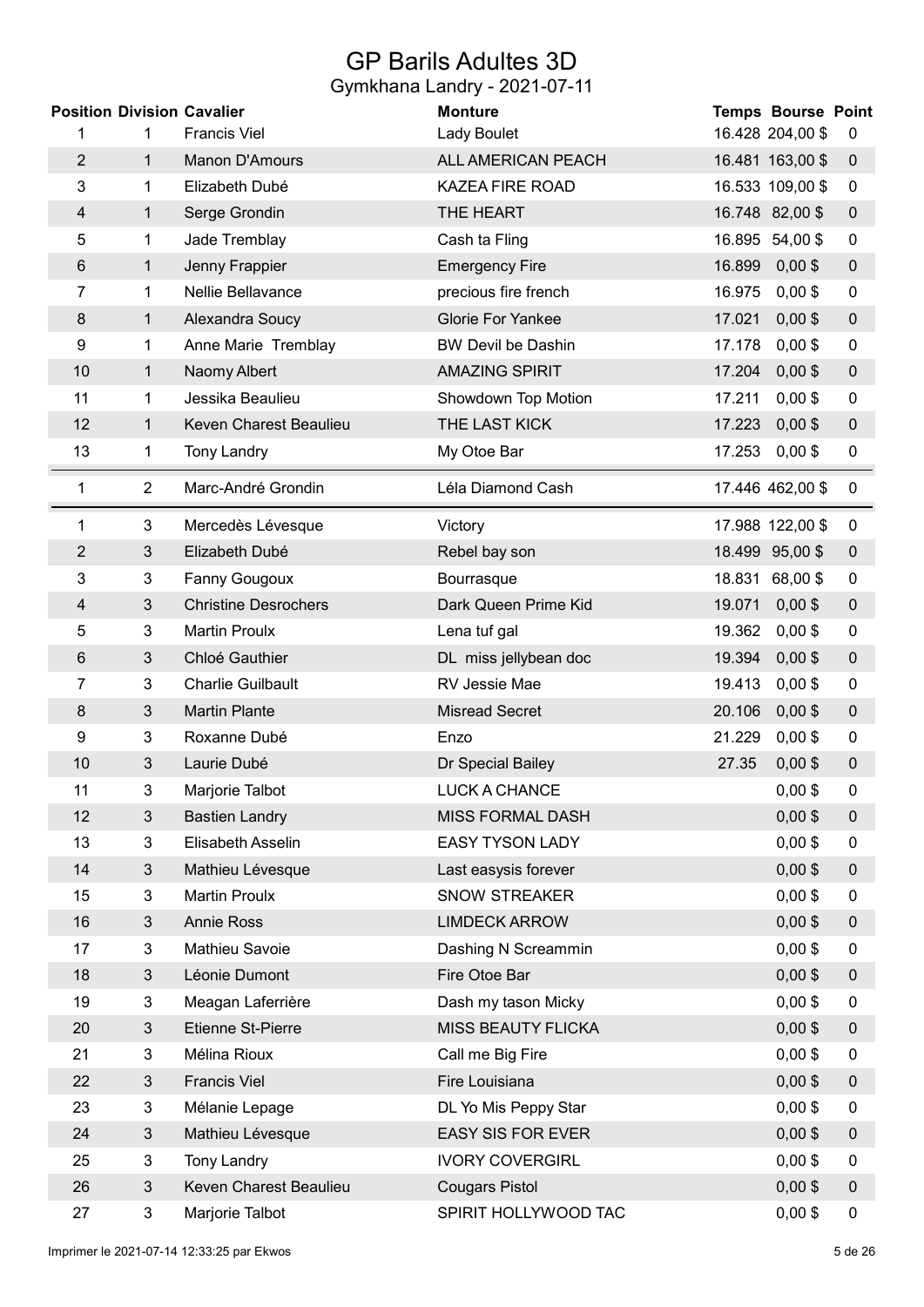# GP Barils Adultes 3D

|    | <b>Position Division Cavalier</b> | Monture            | <b>Temps Bourse Point</b> |  |
|----|-----------------------------------|--------------------|---------------------------|--|
| 28 | □ 3   Stacv Lavoie 』              | <b>Shelby Gold</b> | 0.00 \$60                 |  |
| 29 | Manon D'Amours                    | Am a Firefighter   | 0.00 \$60                 |  |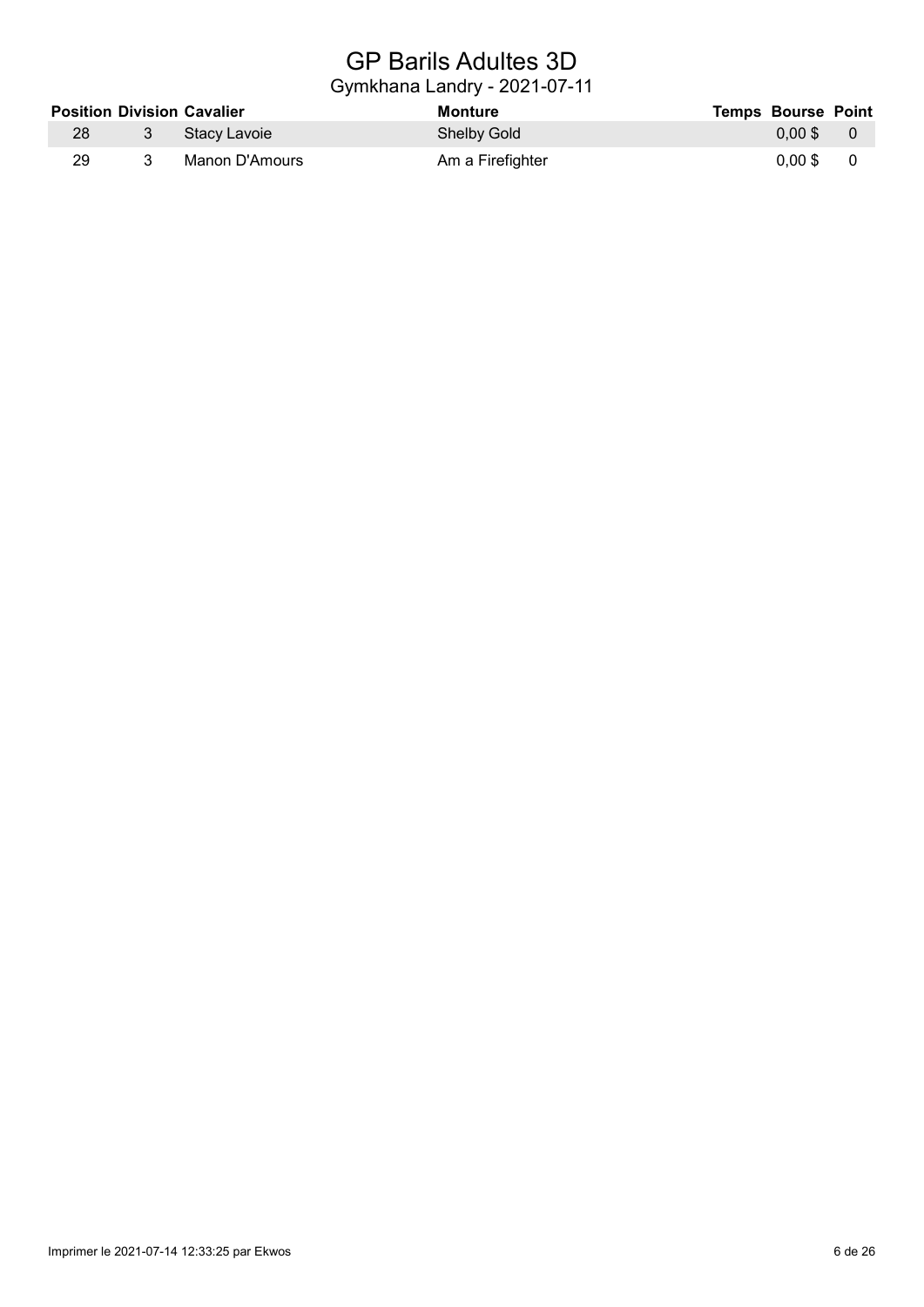## Barils Jeunes 14-18 ans 2D

|                | <b>Position Division Cavalier</b> |                          | <b>Monture</b>               | <b>Temps Bourse Point</b>          |
|----------------|-----------------------------------|--------------------------|------------------------------|------------------------------------|
| 1              | 1                                 | <b>Bastien Landry</b>    | <b>IVORY COVERGIRL</b>       | 16.585 59,00 \$<br>5               |
| $\overline{2}$ | $\mathbf{1}$                      | Jade Tremblay            | SWEET FLYING GUY             | 17.146 47,00 \$<br>4               |
| 3              | $\mathbf 1$                       | <b>Sharlie Pelletier</b> | Dry doc Racer                | 17.383 37,00 \$<br>3               |
| 4              | 1                                 | Alyson Bouchard          | WHITE SOX                    | 17.427 34,00 \$<br>$\overline{2}$  |
| 5              | 1                                 | Chloé Caron              | LP Docs King Leo             | 17.513 0,00 \$<br>1                |
| 6              | 1                                 | Chloé Caron              | First Boxe Elder             | 17.555 0,00 \$<br>$\mathbf 0$      |
| 1              | $\overline{2}$                    | Laurence Cahill          | <b>Takin Fire</b>            | 18.192 32,00 \$<br>5               |
| 2              | $\mathbf{2}^{\prime}$             | Myriam Caron             | Sky                          | 19.504 25,00 \$<br>4               |
| 3              | 2                                 | Sarah-Ève Sirois         | Hes Fédéral Dream            | 22.395 12,00 \$<br>$\mathfrak{B}$  |
| 4              | $\overline{2}$                    | Maya Ouellet             | Perk's N West                | 23.219 0,00 \$<br>2                |
| 5              | $\overline{2}$                    | Anya Bouchard            | <b>SIA</b>                   | 24.39<br>$0,00$ \$<br>$\mathbf{1}$ |
| 6              | $\overline{2}$                    | Audrey Chenard           | FF Hot Wheels                | $0,00$ \$<br>$\pmb{0}$             |
| $\overline{7}$ | $\overline{2}$                    | <b>Justine Sirois</b>    | <b>Charly Belfegor</b>       | $0,00$ \$<br>$\pmb{0}$             |
| 8              | $\overline{2}$                    | Josée Alyson Cyr         | Hello Stoli                  | $0,00$ \$<br>$\pmb{0}$             |
| 9              | $\overline{2}$                    | Élyse Landry             | Call me Big Fire             | $0,00$ \$<br>$\pmb{0}$             |
| 10             | $\overline{2}$                    | Alycia Pelletier         | <b>MDC's Dark Revelation</b> | $0,00$ \$<br>$\pmb{0}$             |
| 11             | $\overline{2}$                    | Alycia Pelletier         | FAY DAY FIRST                | $0,00$ \$<br>$\pmb{0}$             |
| 12             | $\overline{2}$                    | Jade Tremblay            | The Deal                     | $0,00$ \$<br>$\pmb{0}$             |
| 13             | $\overline{2}$                    | <b>Taly Picard</b>       | Fast moons gold              | $0,00$ \$<br>0                     |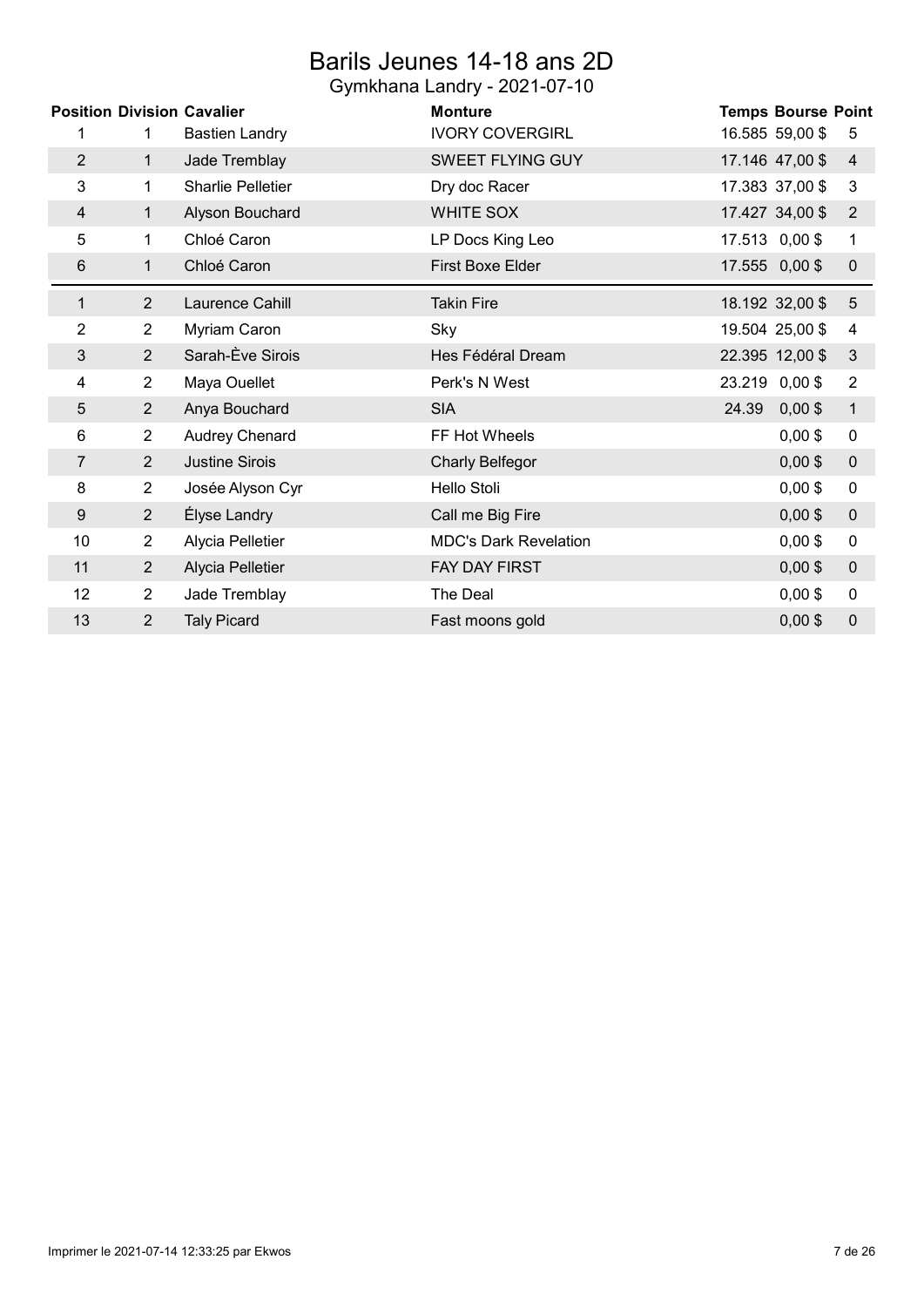## GP Slalom 3D Gymkhana Landry - 2021-07-11

|                |                | <b>Position Division Cavalier</b> | <b>Monture</b>           |        | <b>Temps Bourse Point</b> |             |
|----------------|----------------|-----------------------------------|--------------------------|--------|---------------------------|-------------|
|                | 1              | <b>Francis Viel</b>               | Lady Boulet              |        | 21.512 183,00 \$          | 0           |
|                | $\overline{2}$ | Serge Grondin                     | THE HEART                |        | 23.058 133,00 \$          | 0           |
| 1              | 3              | Jessika Beaulieu                  | Showdown Top Motion      |        | 24.267 47,00 \$           | 0           |
| $\overline{2}$ | $\mathbf{3}$   | Nellie Bellavance                 | precious fire french     |        | 25.397 27,00 \$           | $\pmb{0}$   |
| 3              | 3              | <b>Taly Picard</b>                | Fast moons gold          | 25.455 | $0,00$ \$                 | $\pmb{0}$   |
| 4              | 3              | Mercedès Lévesque                 | Victory                  | 25.593 | $0,00$ \$                 | $\mathbf 0$ |
| 5              | 3              | Alyson Bouchard                   | <b>WHITE SOX</b>         | 26.398 | $0,00$ \$                 | 0           |
| 6              | 3              | <b>Martin Plante</b>              | <b>Misread Secret</b>    | 28.592 | $0,00$ \$                 | $\pmb{0}$   |
| 7              | 3              | Fanny Gougoux                     | Bourrasque               | 30.067 | $0,00$ \$                 | 0           |
| 8              | 3              | Myriam Caron                      | Sky                      | 31.326 | $0,00$ \$                 | $\pmb{0}$   |
| 9              | 3              | Anya Bouchard                     | <b>SIA</b>               | 38.401 | $0,00$ \$                 | 0           |
| 10             | 3              | <b>Tony Landry</b>                | My Otoe Bar              |        | $0,00$ \$                 | $\pmb{0}$   |
| 11             | 3              | <b>Bastien Landry</b>             | <b>MISS FORMAL DASH</b>  |        | $0,00$ \$                 | 0           |
| 12             | 3              | Frédérique Isabel                 | <b>Little Formal</b>     |        | $0,00$ \$                 | $\pmb{0}$   |
| 13             | 3              | <b>Martin Proulx</b>              | <b>SNOW STREAKER</b>     |        | $0,00$ \$                 | $\pmb{0}$   |
| 14             | 3              | Alexandra Soucy                   | <b>Glorie For Yankee</b> |        | $0,00$ \$                 | $\mathbf 0$ |
| 15             | 3              | Elizabeth Dubé                    | Dr Special Bailey        |        | $0,00$ \$                 | 0           |
| 16             | 3              | Elizabeth Dubé                    | <b>KAZEA FIRE ROAD</b>   |        | $0,00$ \$                 | $\mathbf 0$ |
| 17             | 3              | <b>Christine Desrochers</b>       | Dark Queen Prime Kid     |        | $0,00$ \$                 | 0           |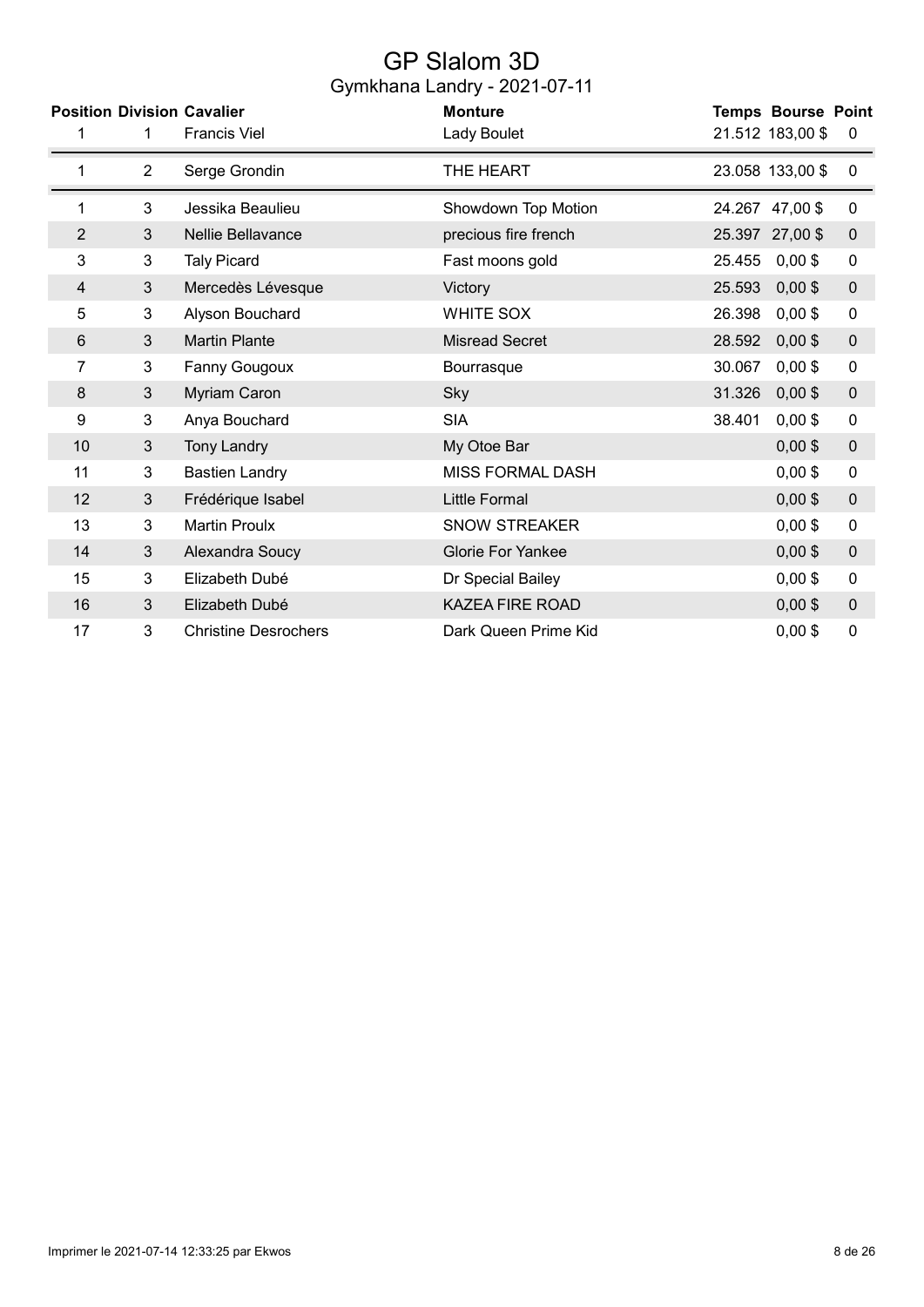## Futurité et Maturité Gymkhana Landry - 2021-07-10

|                |    | <b>Position Division Cavalier</b> | <b>Monture</b>           |        | <b>Temps Bourse Point</b> |             |
|----------------|----|-----------------------------------|--------------------------|--------|---------------------------|-------------|
| 1              | 1. | Laurie Groleau Malenfant          | Demonic Dale             |        | 16.02 84,00 \$            | 5           |
| $\overline{2}$ | 1. | Léonie Dumont                     | Fire Otoe Bar            |        | 16.683 67,00 \$           | 4           |
| 3              | 1. | <b>Tony Landry</b>                | My Otoe Bar              |        | 17.08 53,00 \$            | 3           |
| 4              | 1  | Mercedès Lévesque                 | Victory                  |        | 18.035 42,00 \$           | 2           |
| 5              | 1. | Léonie Dumont                     | Chexx that's zippo lady  |        | 18.083 34,00 \$           | 1           |
| 6              | 1. | Elizabeth Dubé                    | Rebel bay son            | 18.15  | $0,00$ \$                 | 0           |
| 7              | 1. | <b>Francis Viel</b>               | Fire Louisiana           |        | 18.438 0,00 \$            | 0           |
| 8              | 1. | Chloé Gauthier                    | DL miss jellybean doc    |        | 19.029 0,00 \$            | 0           |
| 9              | 1  | <b>Charlie Guilbault</b>          | RV Jessie Mae            |        | 19.736 0,00 \$            | 0           |
| 10             | 1. | Mathieu Lévesque                  | Last easysis forever     |        | 20.381 0,00 \$            | 0           |
| 11             | 1. | Jessika Beaulieu                  | DF a Natural Frost       |        | 20.404 0,00 \$            | 0           |
| 12             | 1  | Jade Tremblay                     | Cash ta Fling            |        | 21.519 0,00 \$            | 0           |
| 13             | 1. | <b>Christine Desrochers</b>       | JG Special Kitty         |        | 22.063 0,00 \$            | 0           |
| 14             | 1  | Serge Grondin                     | Laruade Marmtacs (Marti) |        | 22.709 0,00 \$            | 0           |
| 15             | 1  | Laurence Cahill                   | Takin Fire               |        | 22.878 0,00 \$            | 0           |
| 16             | 1  | Maya Ouellet                      | Spartan                  | 23.756 | $0,00$ \$                 | 0           |
| 17             | 1  | Marc-André Grondin                | Léla Diamond Cash        |        | $0,00$ \$                 | 0           |
| 18             | 1  | Mélanie Lepage                    | DL Yo Mis Peppy Star     |        | $0,00$ \$                 | $\mathbf 0$ |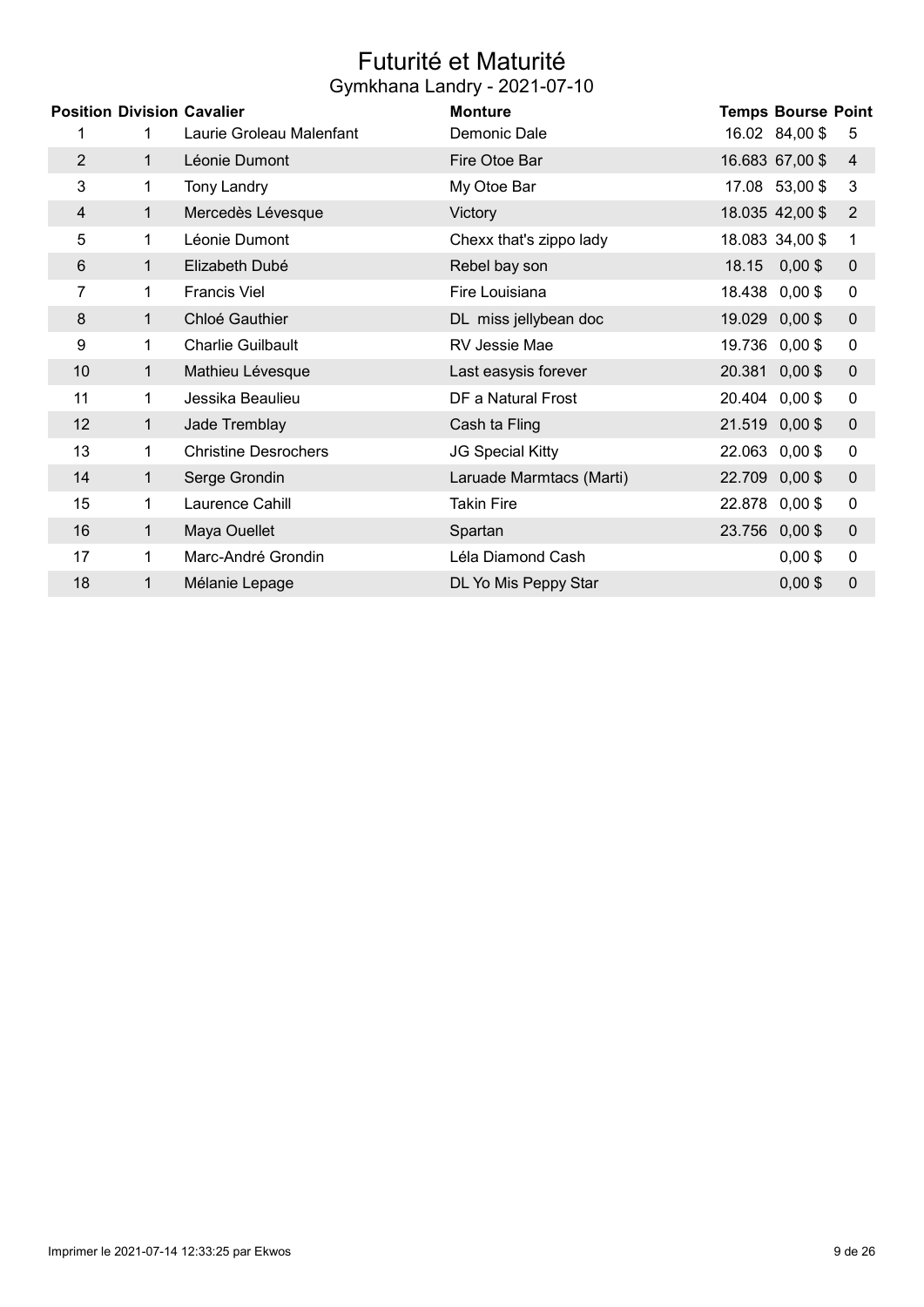## Aller Retour Poneys

|   | <b>Position Division Cavalier</b> | Monture               | <b>Temps Bourse Point</b>                    |
|---|-----------------------------------|-----------------------|----------------------------------------------|
|   | Mélianne Robert                   | Racer Pete            | 14.681 0.00 \$<br>- 5                        |
|   | Enya Lavoie                       | <b>Hollywood Star</b> | 24.282 0,00 \$<br>$\overline{4}$             |
| 3 | MEGANE RIOUX ST-PIERRE            | Shes Queeny Jet       | 25.564 0,00 \$<br>- 3                        |
|   | LYDIA RIOUX ST-PIERRE             | Queen                 | 27.347 0,00 \$<br>$\overline{\phantom{0}}^2$ |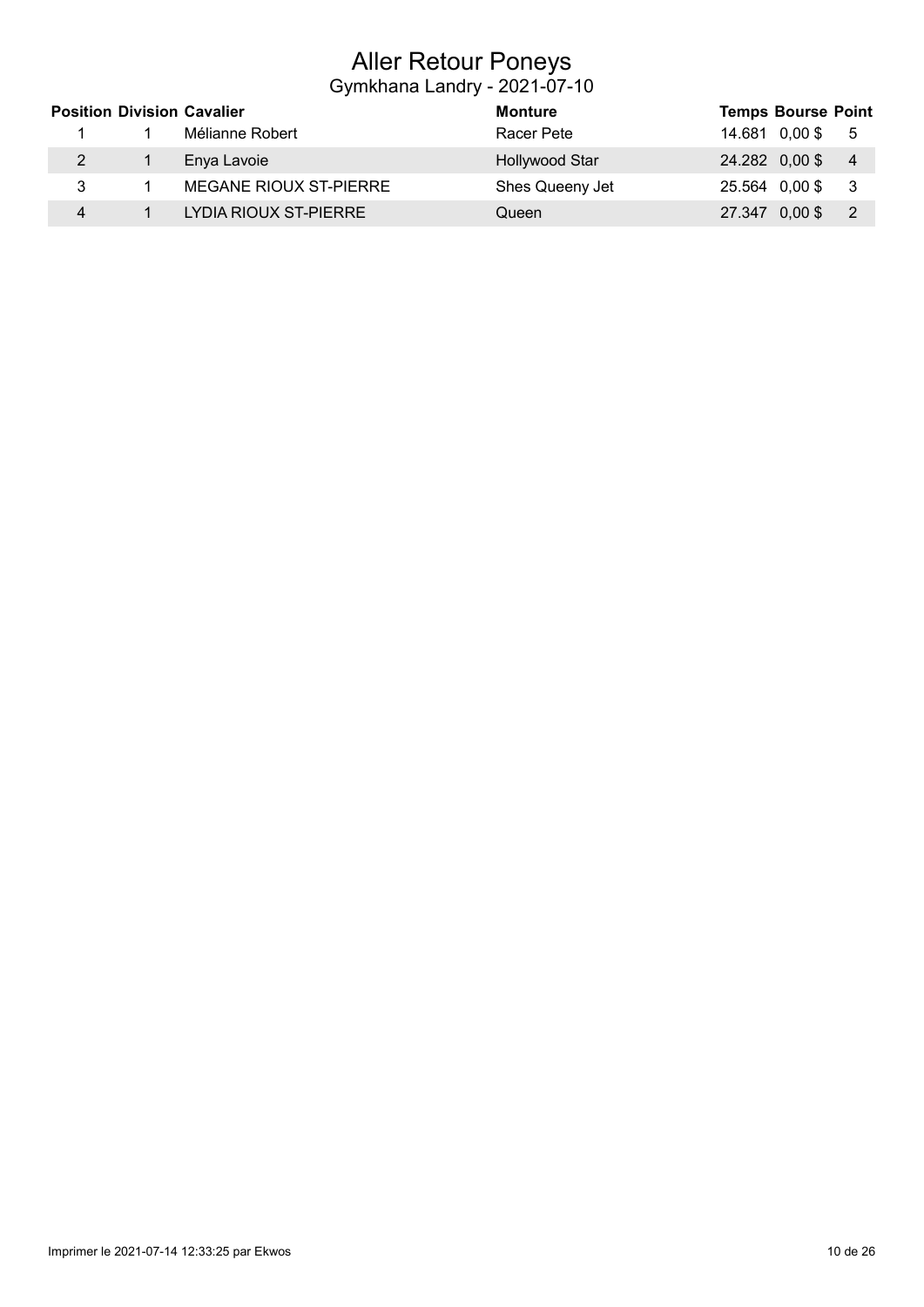## Aller Retour Débutant

|   |   | <b>Position Division Cavalier</b> | <b>Monture</b>          |                | <b>Temps Bourse Point</b> |                |
|---|---|-----------------------------------|-------------------------|----------------|---------------------------|----------------|
|   |   | Mégane Proulx                     | Raiser Dream            |                | 9.388 18,00 \$            | -5             |
| 2 |   | Marie-Josée Roy                   | LP Docs King Leo        |                | $9.564$ 14,00\$           | $\overline{4}$ |
| 3 |   | Chloé Gauthier                    | DL miss jellybean doc   | 9.733          | $8,00$ \$                 | - 3            |
| 4 |   | <b>Catherine Viens</b>            | Dark Queen Prime Kid    |                | 10.148 0,00 \$            | $\overline{2}$ |
| 5 |   | Catherine Viens                   | <b>JG Special Kitty</b> | 13.603 0,00 \$ |                           | -1             |
| 6 |   | Laurie Dubé                       | Dr Special Bailey       | 13.889 0,00 \$ |                           | $\overline{0}$ |
|   |   | Roxanne Michaud Pelletier         | Delphine                |                | $0,00$ \$                 | -0             |
| 8 | 1 | Christian Hetu                    | Marisa Jazz Fire        |                | $0,00$ \$                 | $\overline{0}$ |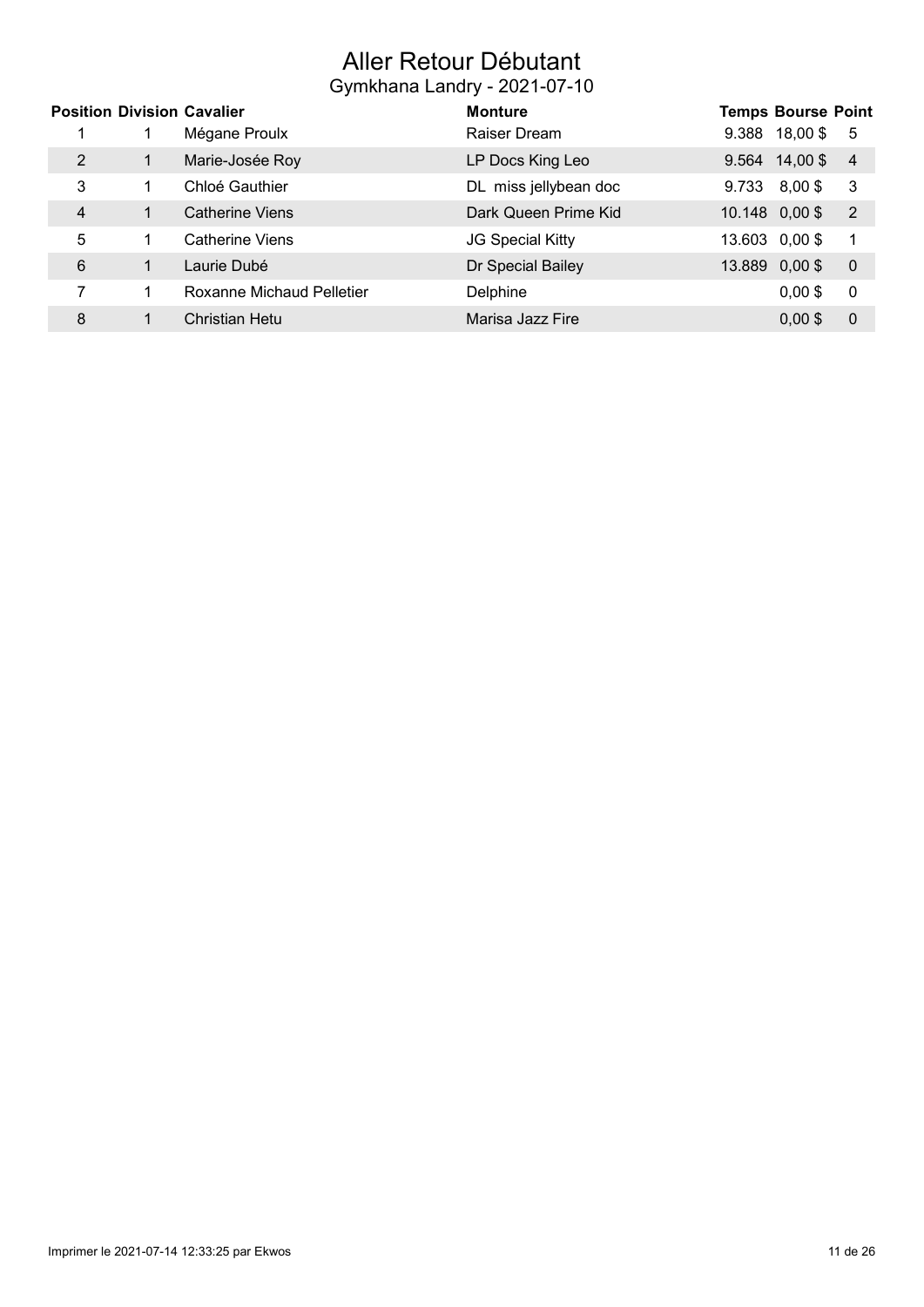### Aller Retour 18 ans et moins 3D Gymkhana Landry - 2021-07-10

|                  | <b>Position Division Cavalier</b> |                       | <b>Monture</b>               | <b>Temps Bourse Point</b>            |  |
|------------------|-----------------------------------|-----------------------|------------------------------|--------------------------------------|--|
| 1                | 1                                 | Jade Tremblay         | <b>SWEET FLYING GUY</b>      | 8.419 61,00 \$<br>5                  |  |
| $\overline{2}$   | $\mathbf{1}$                      | Alycia Pelletier      | <b>FAY DAY FIRST</b>         | 8.548 48,00 \$<br>4                  |  |
| 3                | 1                                 | Jade Tremblay         | The Deal                     | 38,00\$<br>8.635<br>3                |  |
| 4                | $\mathbf{1}$                      | Maya Ouellet          | Perk's N West                | 8.834<br>$0,00$ \$<br>$\overline{2}$ |  |
| $\mathbf{1}$     | $\overline{2}$                    | Rosalie Hétu          | <b>Texans Mellow Yellow</b>  | 8.925 31,00 \$<br>$\overline{5}$     |  |
| $\overline{2}$   | $\overline{2}$                    | Alycia Pelletier      | <b>MDC's Dark Revelation</b> | 23,00 \$<br>8.927<br>4               |  |
| 3                | $\overline{2}$                    | Chloé Caron           | <b>First Boxe Elder</b>      | 8.952 20,00 \$<br>$\mathfrak{B}$     |  |
| 4                | $\overline{2}$                    | Édith Boucher         | <b>Chubble Maker</b>         | $0,00$ \$<br>9.106<br>$\overline{2}$ |  |
| 5                | $\overline{2}$                    | Meggy Robichaud       | Flame Beauty Majolie         | $0,00$ \$<br>9.361<br>$\mathbf{1}$   |  |
| $\mathbf{1}$     | $\mathfrak{S}$                    | <b>Audrey Chenard</b> | FF Hot Wheels                | $5\phantom{.}$<br>9.474 18,00 \$     |  |
| 2                | 3                                 | Casey Michaud         | Twister                      | 9.489<br>15,00\$<br>4                |  |
| 3                | $\mathfrak{B}$                    | Alexanne Lefrançois   | Whisky Joe                   | $0,00$ \$<br>9.587<br>$\mathfrak{B}$ |  |
| 4                | 3                                 | Maika Lavoie          | Moochie summer jet           | $0,00$ \$<br>9.988<br>$\overline{2}$ |  |
| 5                | 3                                 | Angélique Saucier     | Boogie Amika Mccue           | 10.015<br>$0,00$ \$<br>$\mathbf 1$   |  |
| 6                | 3                                 | Myriam Caron          | Sky                          | 10.178<br>$0,00$ \$<br>$\pmb{0}$     |  |
| 7                | 3                                 | Maya Ouellet          | Spartan                      | 10.427 0,00 \$<br>$\mathbf 0$        |  |
| 8                | 3                                 | Océane Lavoie         | Kaya                         | 11.155 0,00 \$<br>$\pmb{0}$          |  |
| $\boldsymbol{9}$ | $\mathfrak{S}$                    | Anya Bouchard         | <b>SIA</b>                   | 13.166 0,00 \$<br>$\mathbf 0$        |  |
| 10               | 3                                 | Alyson Bouchard       | <b>WHITE SOX</b>             | $0,00$ \$<br>$\pmb{0}$               |  |
| 11               | 3                                 | <b>Taly Picard</b>    | Fast moons gold              | $0,00$ \$<br>$\pmb{0}$               |  |
| 12               | 3                                 | Maika Lavoie          | <b>JUMPET</b>                | $0,00$ \$<br>$\mathbf 0$             |  |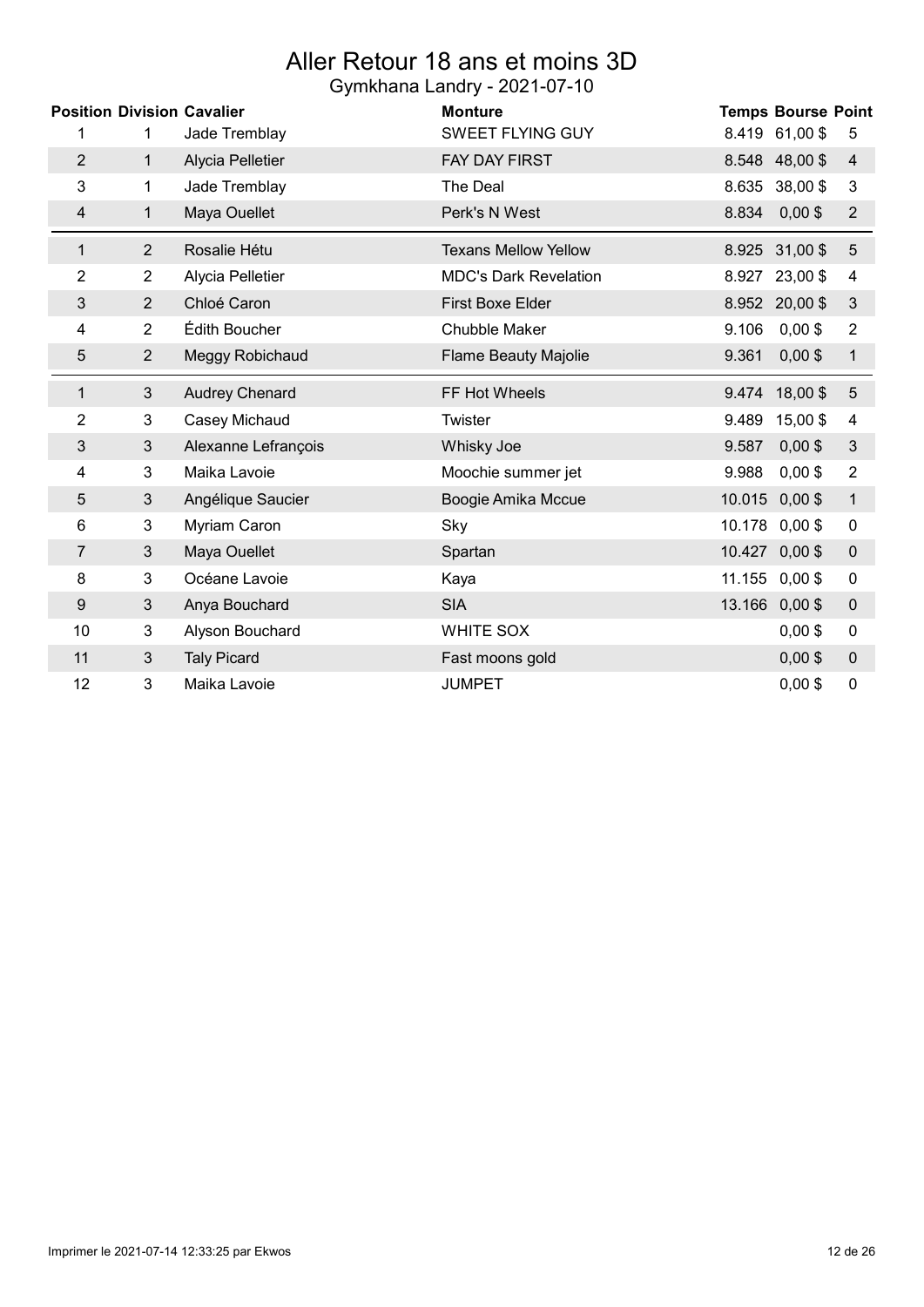## Slalom Poneys Gymkhana Landry - 2021-07-10

#### Position Division Cavalier **Notifiable Strutter Monture** Temps Bourse Point

1 1 Enya Lavoie 1 Hollywood Star 1 74.021 0,00 \$ 5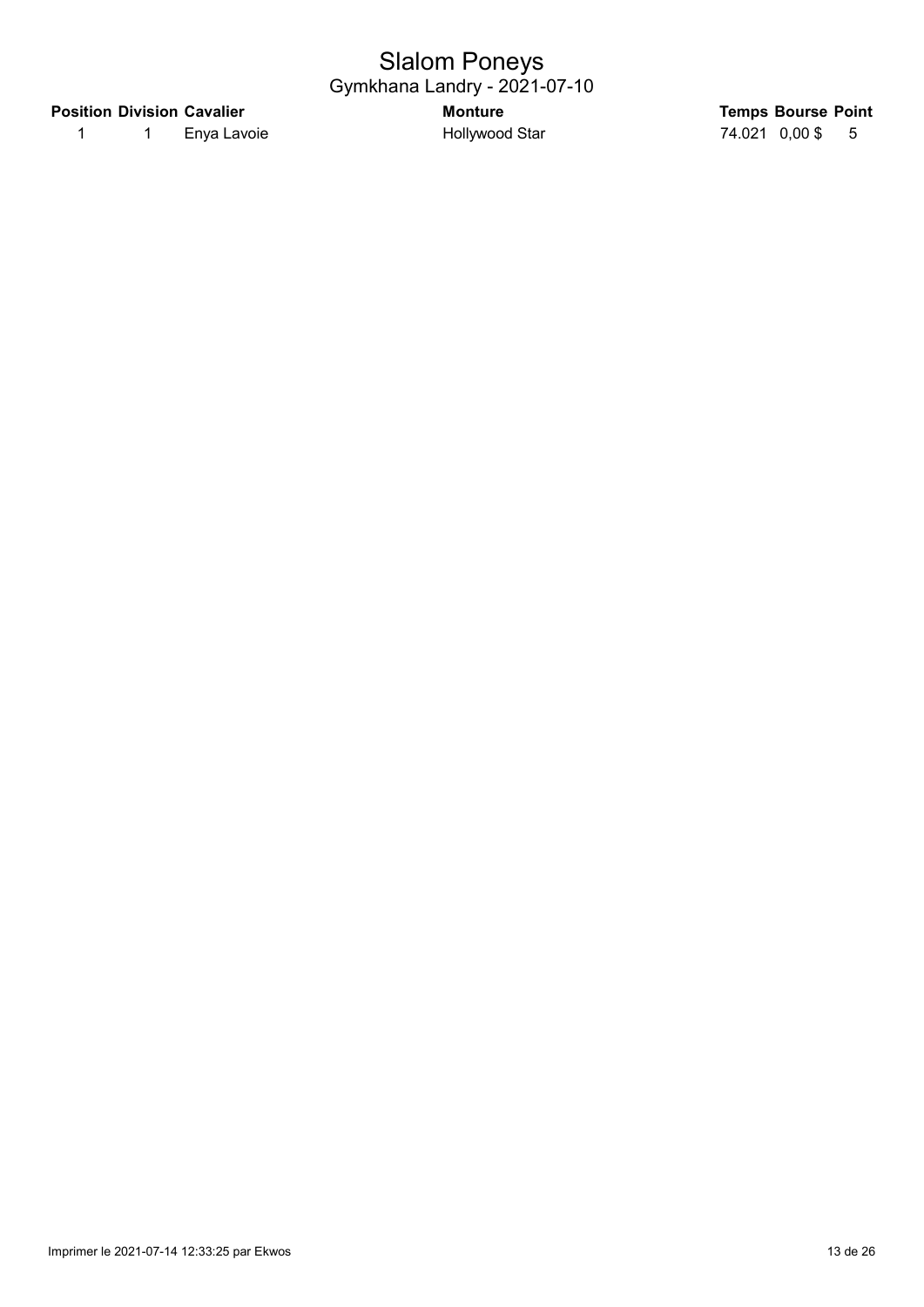## Slalom Débutant Gymkhana Landry - 2021-07-10

|   | <b>Position Division Cavalier</b> | <b>Monture</b>          | <b>Temps Bourse Point</b>        |
|---|-----------------------------------|-------------------------|----------------------------------|
|   | <b>Fanny Gougoux</b>              | Bourrasque              | 32.27 14,00 \$ 5                 |
| 2 | Mégane Proulx                     | Raiser Dream            | 36.455 11,00 \$ 4                |
| 3 | <b>Catherine Viens</b>            | <b>JG Special Kitty</b> | 39.551 0,00\$ 3                  |
| 4 | Laurie Dubé                       | Dr Special Bailey       | 48.254 0,00 \$<br>$\overline{2}$ |
| 5 | Catherine Viens                   | Dark Queen Prime Kid    | $0,00$ \$<br>0                   |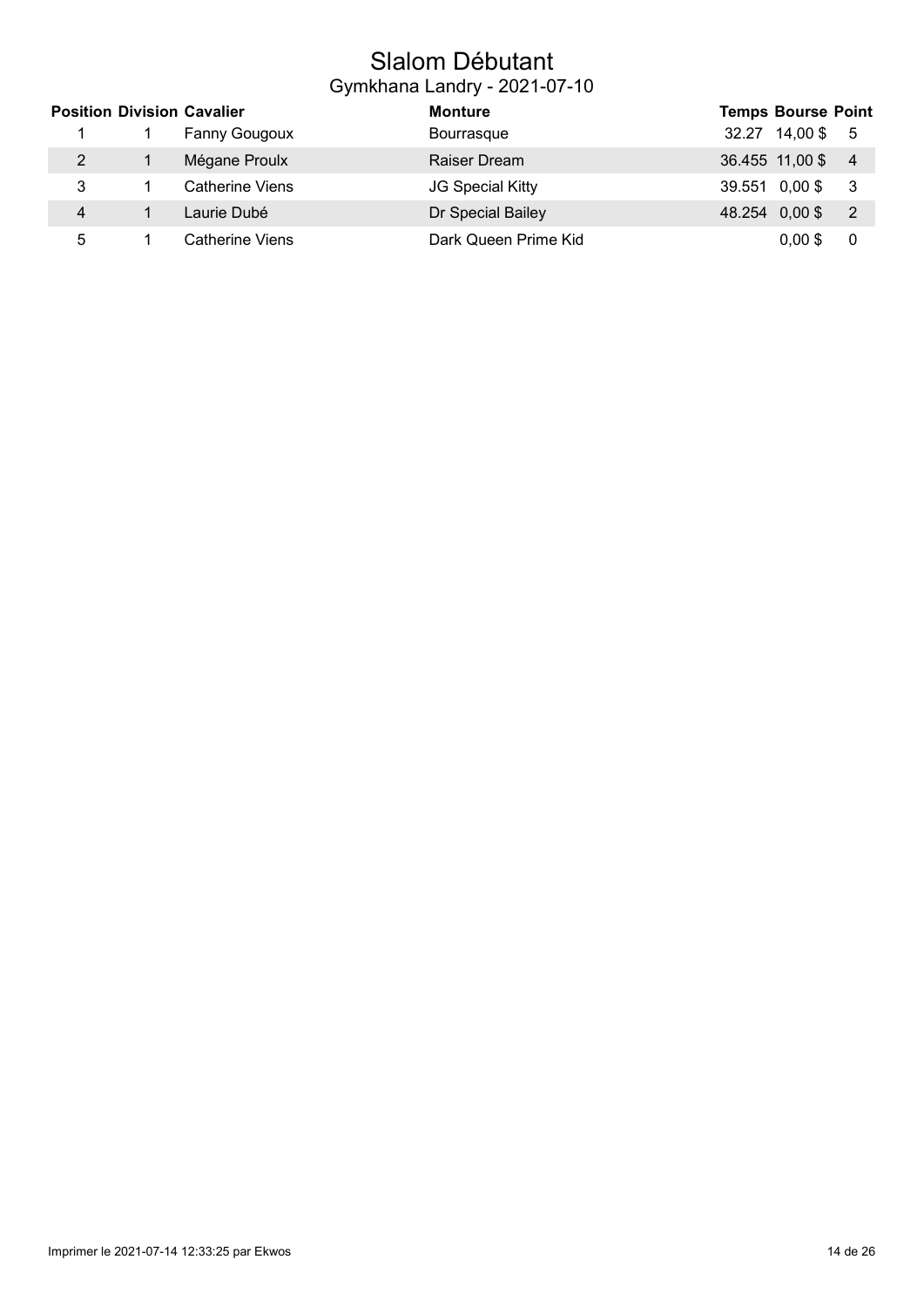## Slalom 18 ans et moins 3D Gymkhana Landry - 2021-07-10

|   |   | <b>Position Division Cavalier</b> | <b>Monture</b>          |        | <b>Temps Bourse Point</b> |                |
|---|---|-----------------------------------|-------------------------|--------|---------------------------|----------------|
|   |   | Maika Lavoie                      | <b>JUMPET</b>           |        | 24.468 98,00 \$           | 5              |
| 2 |   | <b>Taly Picard</b>                | Fast moons gold         |        | 24.841 77,00 \$           | $\overline{4}$ |
| 1 | 3 | Laurence Cahill                   | <b>Takin Fire</b>       |        | 27.577 21,00 \$           | 5              |
| 2 | 3 | Alyson Bouchard                   | WHITE SOX               |        | 28.792 0,00 \$            | 4              |
| 3 | 3 | Jade Tremblay                     | <b>SWEET FLYING GUY</b> |        | 30.354 0,00 \$            | 3              |
| 4 | 3 | Océane Lavoie                     | Kaya                    | 35.234 | $0,00$ \$                 | $\overline{2}$ |
| 5 | 3 | Frédérique Isabel                 | Little Formal           |        | $0,00$ \$                 | $\overline{0}$ |
| 6 | 3 | Myriam Caron                      | Sky                     |        | $0,00$ \$                 | $\mathbf 0$    |
|   | 3 | Anya Bouchard                     | <b>SIA</b>              |        | $0.00$ \$                 | $\mathbf 0$    |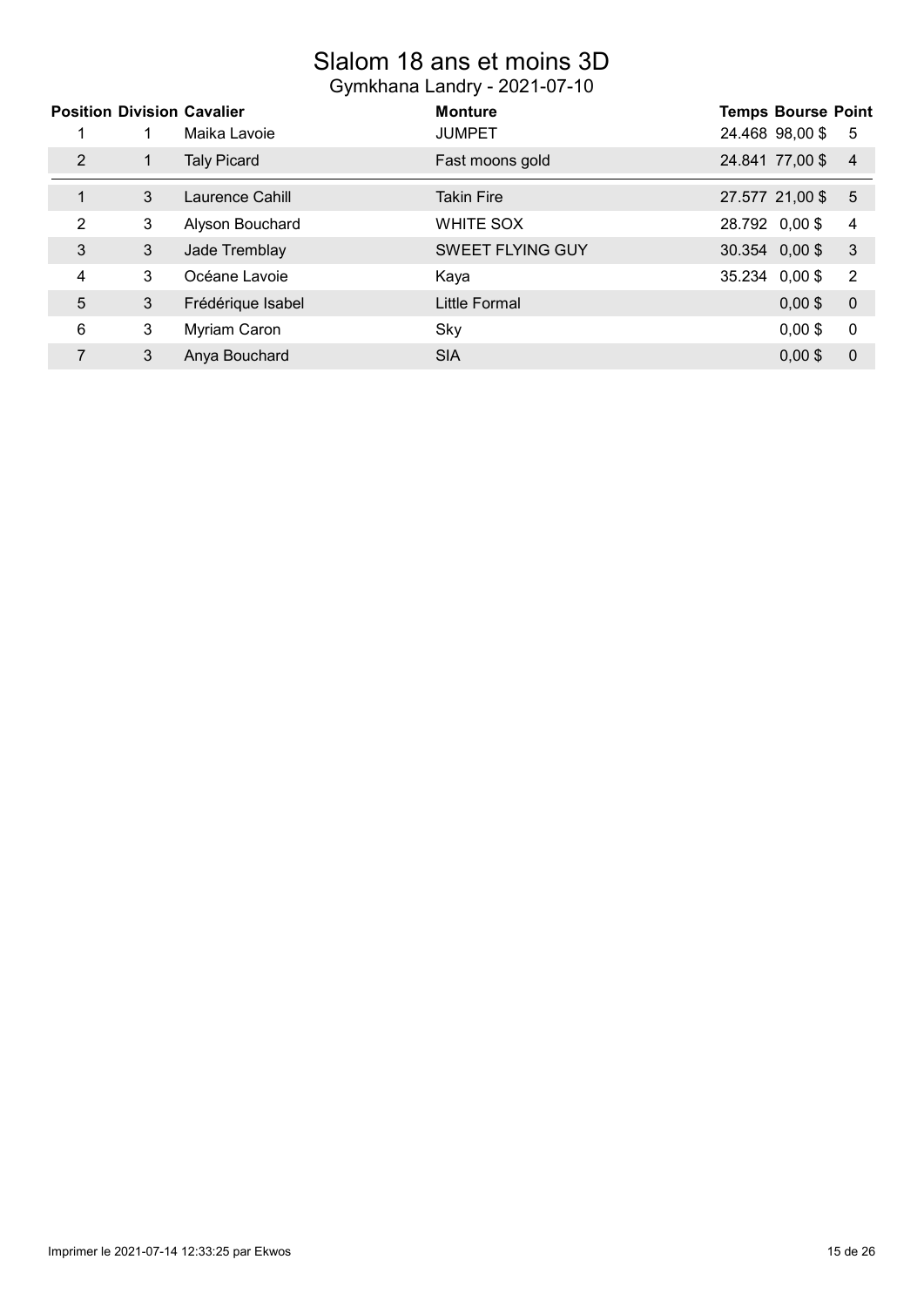## Slalom adultes 3D

|                | <b>Position Division Cavalier</b> |                             | <b>Monture</b>           |        | <b>Temps Bourse Point</b> |                |
|----------------|-----------------------------------|-----------------------------|--------------------------|--------|---------------------------|----------------|
|                |                                   | <b>Bastien Landry</b>       | <b>MISS FORMAL DASH</b>  |        | 21.606 103,00 \$          | 5              |
| $\overline{2}$ | 1.                                | <b>Francis Viel</b>         | Lady Boulet              |        | 22.199 81,00 \$           | $\overline{4}$ |
| 1              | 2                                 | <b>Martin Proulx</b>        | <b>SNOW STREAKER</b>     |        | 23.269 65,00 \$           | 5              |
| 1              | 3                                 | Serge Grondin               | THE HEART                |        | 24.168 22,00 \$           | $\overline{5}$ |
| 2              | 3                                 | <b>Frederick Ouellet</b>    | Ozzy of Ozz              | 24.627 | $0,00$ \$                 | 4              |
| 3              | 3                                 | Mercedès Lévesque           | Victory                  | 25.715 | $0,00$ \$                 | 3              |
| 4              | 3                                 | Jessika Beaulieu            | Showdown Top Motion      | 28.739 | $0,00$ \$                 | $\overline{2}$ |
| 5              | 3                                 | Elizabeth Dubé              | Dr Special Bailey        | 35.705 | $0,00$ \$                 | $\mathbf 1$    |
| 6              | 3                                 | Nellie Bellavance           | precious fire french     | 45.776 | $0,00$ \$                 | $\pmb{0}$      |
| 7              | 3                                 | <b>Christine Desrochers</b> | Dark Queen Prime Kid     |        | $0,00$ \$                 | $\mathbf 0$    |
| 8              | 3                                 | <b>Martin Plante</b>        | <b>Misread Secret</b>    |        | $0,00$ \$                 | 0              |
| 9              | 3                                 | Alexandra Soucy             | <b>Glorie For Yankee</b> |        | $0,00$ \$                 | 0              |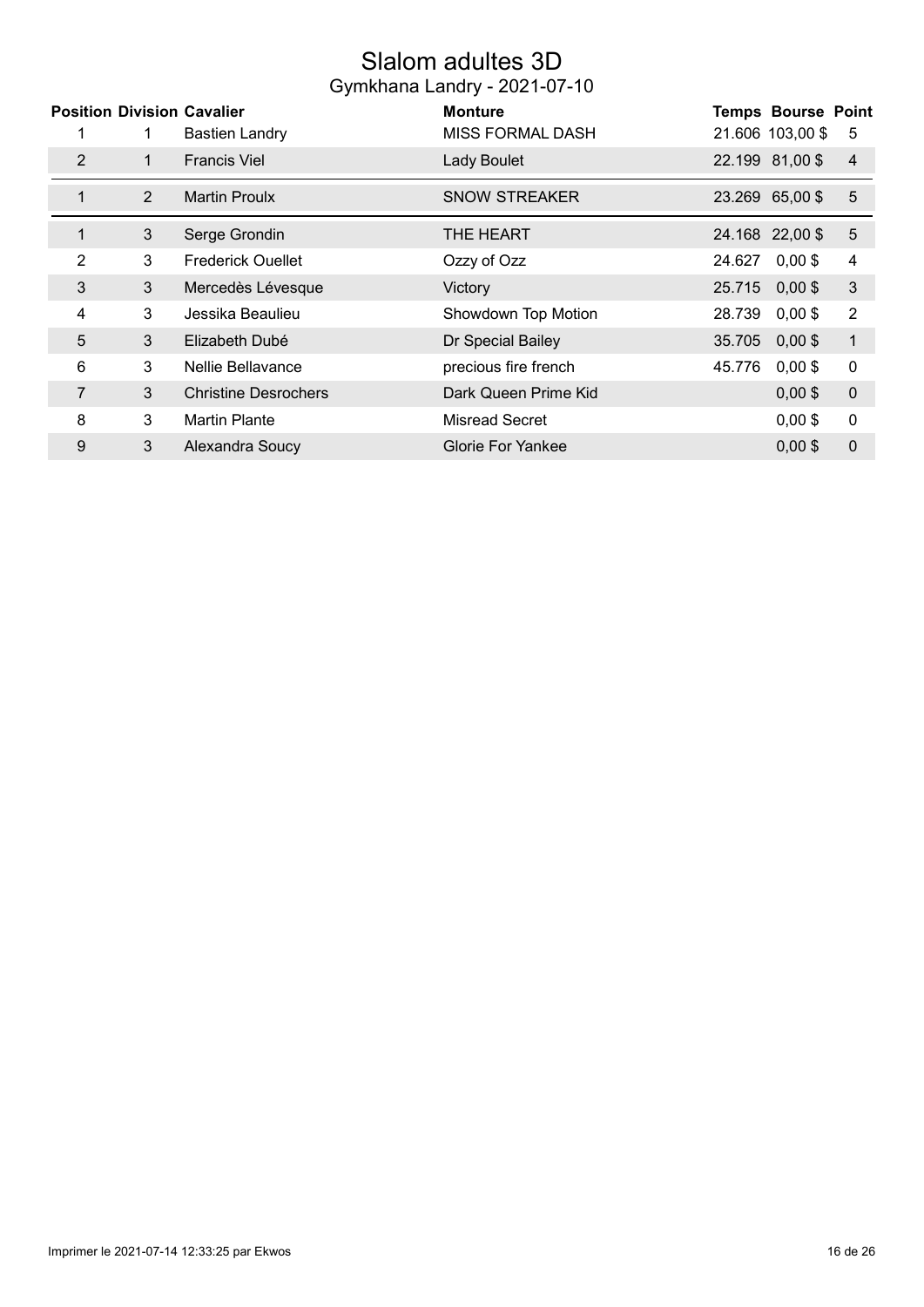## Échange 1D Gymkhana Landry - 2021-07-10

|   | <b>Position Division Cavalier</b>                   | <b>Monture</b>            | <b>Temps</b> | <b>Bourse</b>                | <b>Point</b> |
|---|-----------------------------------------------------|---------------------------|--------------|------------------------------|--------------|
|   | Mathieu Savoie<br><b>Francis Landry</b>             | <b>GOOD DIRECTION</b>     | 8.304        | 75,00 \$<br>$(150,00 \$ / 2) | 5            |
| 2 | <b>Frederick Ouellet</b><br><b>Olivier Gauthier</b> | Ozzy of Ozz               |              | $0,00$ \$                    | $\mathbf 0$  |
| 3 | Maika Lavoie<br><b>Olivier Gauthier</b>             | <b>JUMPET</b>             |              | $0,00$ \$                    | 0            |
| 4 | <b>Frederick Ouellet</b><br><b>Olivier Gauthier</b> | <b>Cowboy Special One</b> |              | $0,00$ \$                    | $\mathbf 0$  |
| 5 | <b>Frederick Ouellet</b><br><b>Olivier Gauthier</b> | Shade of by yawl          |              | $0,00$ \$                    | 0            |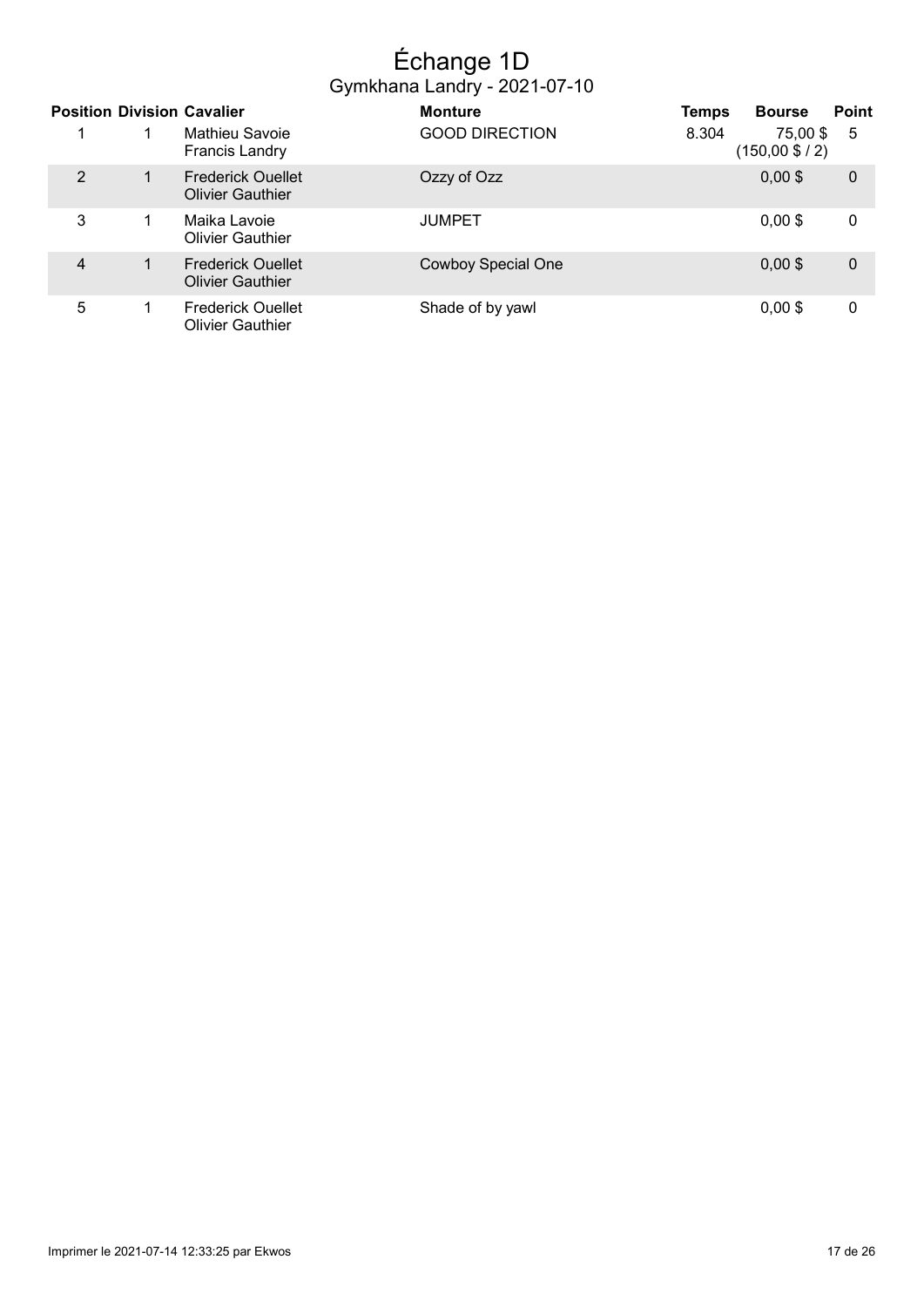# Barils Hommes 3D / Boutique Cavalarc

|  |  | Gymkhana Landry - 2021-07-10 |
|--|--|------------------------------|
|--|--|------------------------------|

|                |                | <b>Position Division Cavalier</b> | <b>Monture</b>            | <b>Temps Bourse Point</b> |                |
|----------------|----------------|-----------------------------------|---------------------------|---------------------------|----------------|
| 1              | 1              | <b>Tony Landry</b>                | <b>IVORY COVERGIRL</b>    | 16.114 125,00 \$          | 5              |
| $\overline{2}$ | $\mathbf{1}$   | <b>Martin Proulx</b>              | <b>LIMDECK ARROW</b>      | 16.892 99,00 \$           | 4              |
| 3              | 1              | <b>Francis Viel</b>               | Lady Boulet               | 78,00\$<br>16.91          | $\sqrt{3}$     |
| 1              | $\overline{2}$ | Éric Caron                        | First Boxe Elder          | 17.187 62,00 \$           | $\sqrt{5}$     |
| $\overline{2}$ | $\overline{2}$ | Marc-André Grondin                | Léla Diamond Cash         | 17.266 47,00 \$           | $\overline{4}$ |
| 3              | $\overline{2}$ | Keven Charest Beaulieu            | <b>Cougars Pistol</b>     | 17.359 42,00 \$           | 3              |
| 4              | $\overline{2}$ | Keven Charest Beaulieu            | THE LAST KICK             | 17.422 0,00 \$            | $\overline{2}$ |
| 5              | $\overline{2}$ | <b>Etienne St-Pierre</b>          | Call me Big Fire          | $0,00$ \$<br>17.611       | 1              |
| 1              | 3              | <b>Tony Landry</b>                | My Otoe Bar               | 17.618 36,00 \$           | $\mathbf 5$    |
| $\overline{2}$ | 3              | Mathieu Lévesque                  | <b>EASY SIS FOR EVER</b>  | 17.736 31,00 \$           | $\overline{4}$ |
| 3              | 3              | <b>Frederick Ouellet</b>          | Shade of by yawl          | $0,00$ \$<br>17.96        | $\sqrt{3}$     |
| 4              | 3              | <b>Francis Viel</b>               | Fire Louisiana            | 18.012<br>$0,00$ \$       | $\overline{2}$ |
| 5              | 3              | <b>Martin Proulx</b>              | Lena tuf gal              | 18.142<br>$0,00$ \$       | $\mathbf{1}$   |
| 6              | 3              | Serge Grondin                     | Laruade Marmtacs (Marti)  | $0,00$ \$<br>18.475       | $\pmb{0}$      |
| 7              | 3              | Mathieu Lévesque                  | Last easysis forever      | $0,00$ \$<br>19.817       | 0              |
| 8              | 3              | <b>Martin Plante</b>              | <b>Misread Secret</b>     | $0,00$ \$<br>21.062       | $\mathbf 0$    |
| 9              | 3              | Serge Grondin                     | THE HEART                 | 24.441<br>$0,00$ \$       | $\pmb{0}$      |
| 10             | 3              | Patrick Lavoie                    | Moochie Can Roll          | 30.466<br>$0,00$ \$       | $\pmb{0}$      |
| 11             | 3              | <b>Bastien Landry</b>             | <b>MISS FORMAL DASH</b>   | $0,00$ \$                 | $\mathbf 0$    |
| 12             | 3              | <b>Martin Proulx</b>              | <b>SNOW STREAKER</b>      | $0,00$ \$                 | $\pmb{0}$      |
| 13             | 3              | Mathieu Savoie                    | Dashing N Screammin       | $0,00$ \$                 | 0              |
| 14             | 3              | <b>Etienne St-Pierre</b>          | <b>MISS BEAUTY FLICKA</b> | $0,00$ \$                 | 0              |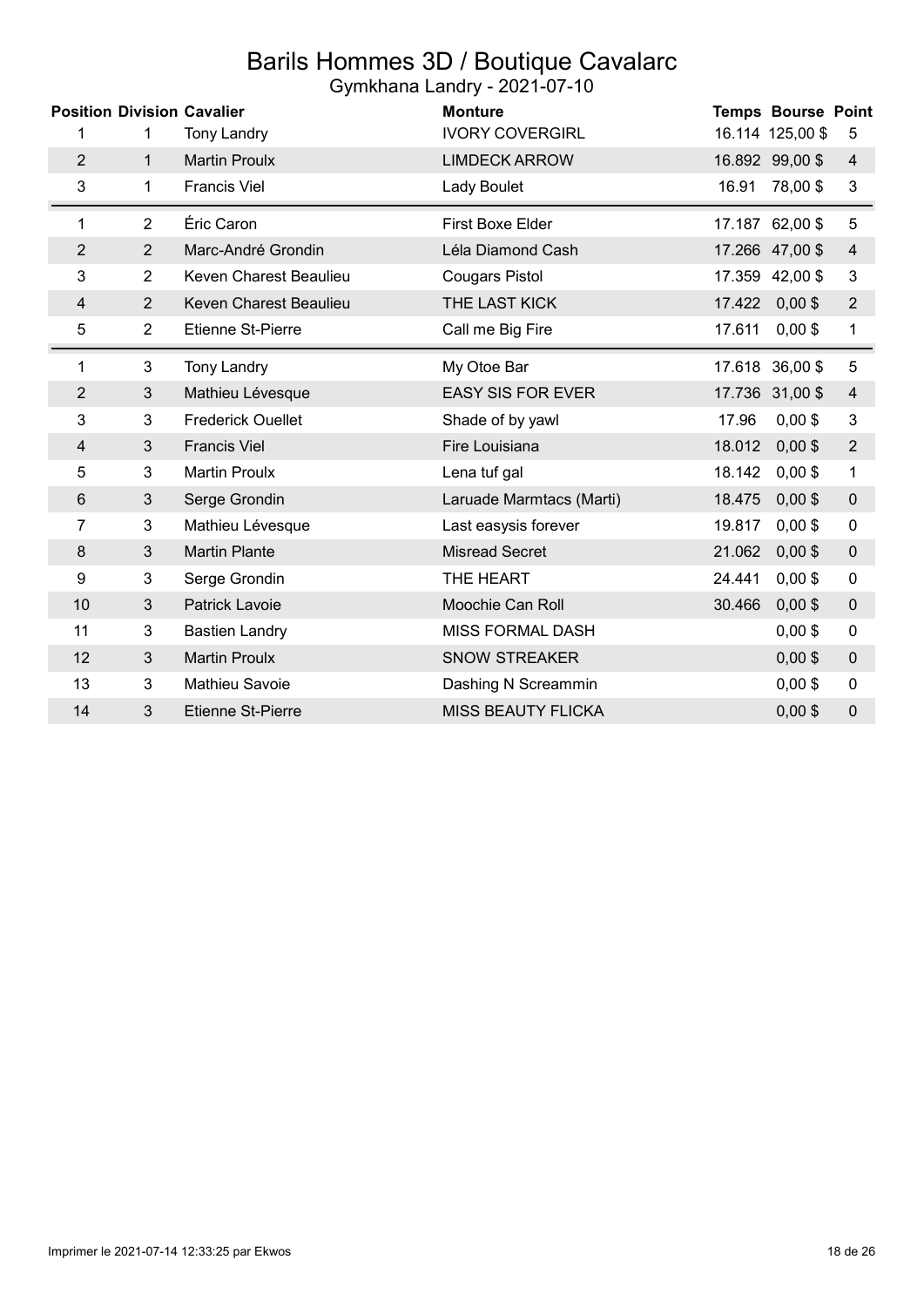### Barils Femmes 3D / Boutique Cavalarc Gymkhana Landry - 2021-07-10

|                | <b>Position Division Cavalier</b> |                             | <b>Monture</b>              |        | <b>Temps Bourse Point</b> |                  |
|----------------|-----------------------------------|-----------------------------|-----------------------------|--------|---------------------------|------------------|
| 1              | 1                                 | Laurie Groleau Malenfant    | Demonic Dale                |        | 16.297 146,00 \$          | 5                |
| $\overline{2}$ | 1                                 | Elisabeth Asselin           | <b>EASY TYSON LADY</b>      |        | 16.652 116,00 \$          | 4                |
| 3              | 1                                 | Léonie Dumont               | Fire Otoe Bar               |        | 16.687 92,00 \$           | 3                |
| $\overline{4}$ | 1                                 | Manon D'Amours              | Am a Firefighter            |        | 16.916 0,00 \$            | $\overline{2}$   |
| 5              | 1                                 | Julie Jalbert               | <b>Arrows Lucky Cheques</b> |        | 17.033 0,00 \$            | 1                |
| 1              | $\overline{2}$                    | Mélanie Thibault            | MT Channing                 |        | 17.305 73,00 \$           | 5                |
| $\overline{c}$ | $\overline{2}$                    | Naomy Albert                | <b>AMAZING SPIRIT</b>       |        | 17.508 55,00 \$           | $\overline{4}$   |
| 3              | $\overline{2}$                    | Nellie Bellavance           | precious fire french        |        | 17.576 49,00 \$           | 3                |
| 4              | $\overline{2}$                    | <b>Annie Ross</b>           | <b>LIMDECK ARROW</b>        | 17.58  | $0,00$ \$                 | $\overline{2}$   |
| 1              | $\mathfrak{S}$                    | Mélina Rioux                | <b>MISS BEAUTY FLICKA</b>   |        | 17.837 43,00 \$           | $\sqrt{5}$       |
| 2              | 3                                 | Anne Marie Tremblay         | <b>BW Devil be Dashin</b>   |        | 18.418 37,00 \$           | 4                |
| 3              | $\mathfrak{S}$                    | Marjorie Talbot             | LUCK A CHANCE               |        | 18.767 0,00 \$            | $\mathfrak{Z}$   |
| 4              | 3                                 | Mercedès Lévesque           | Victory                     | 18.783 | $0,00$ \$                 | $\overline{2}$   |
| 5              | 3                                 | Jessika Beaulieu            | Showdown Top Motion         | 19.118 | $0,00$ \$                 | 1                |
| 6              | 3                                 | Elizabeth Dubé              | Rebel bay son               | 19.148 | $0,00$ \$                 | 0                |
| 7              | 3                                 | Mélanie Lepage              | DL Yo Mis Peppy Star        | 20.357 | $0,00$ \$                 | $\pmb{0}$        |
| 8              | 3                                 | Andréane Gauthier           | She Tastes Margarita        | 21.935 | $0,00$ \$                 | 0                |
| 9              | $\mathfrak{B}$                    | Roxanne Dubé                | Enzo                        | 23.847 | $0,00$ \$                 | $\boldsymbol{0}$ |
| 10             | 3                                 | Marjorie Talbot             | SPIRIT HOLLYWOOD TAC        |        | $0,00$ \$                 | $\pmb{0}$        |
| 11             | $\mathfrak{S}$                    | Jenny Frappier              | <b>Emergency Fire</b>       |        | $0,00$ \$                 | $\mathbf 0$      |
| 12             | 3                                 | <b>Megann Desrosiers</b>    | Remember the music          |        | $0,00$ \$                 | 0                |
| 13             | $\mathfrak{S}$                    | Jade Tremblay               | Cash ta Fling               |        | $0,00$ \$                 | $\pmb{0}$        |
| 14             | 3                                 | Manon D'Amours              | ALL AMERICAN PEACH          |        | $0,00$ \$                 | 0                |
| 15             | $\mathfrak{S}$                    | <b>Nancy Pouliot</b>        | Breakaway Bashka            |        | $0,00$ \$                 | $\pmb{0}$        |
| 16             | 3                                 | <b>Christine Desrochers</b> | Dark Queen Prime Kid        |        | $0,00$ \$                 | $\pmb{0}$        |
| 17             | $\mathbf{3}$                      | <b>Annie Ross</b>           | Lena tuf gal                |        | $0,00$ \$                 | $\pmb{0}$        |
| 18             | 3                                 | Alexandra Soucy             | Glorie For Yankee           |        | $0,00$ \$                 | 0                |
| 19             | 3                                 | Elizabeth Dubé              | KAZEA FIRE ROAD             |        | $0,00$ \$                 | $\pmb{0}$        |
| 20             | 3                                 | Meagan Laferrière           | Dash my tason Micky         |        | $0,00$ \$                 | 0                |
| 21             | $\mathfrak{S}$                    | Mélina Rioux                | Call me Big Fire            |        | $0,00$ \$                 | $\boldsymbol{0}$ |
| 22             | 3                                 | Cindy L'Italien             | Gentleman Jack Fame         |        | $0,00$ \$                 | 0                |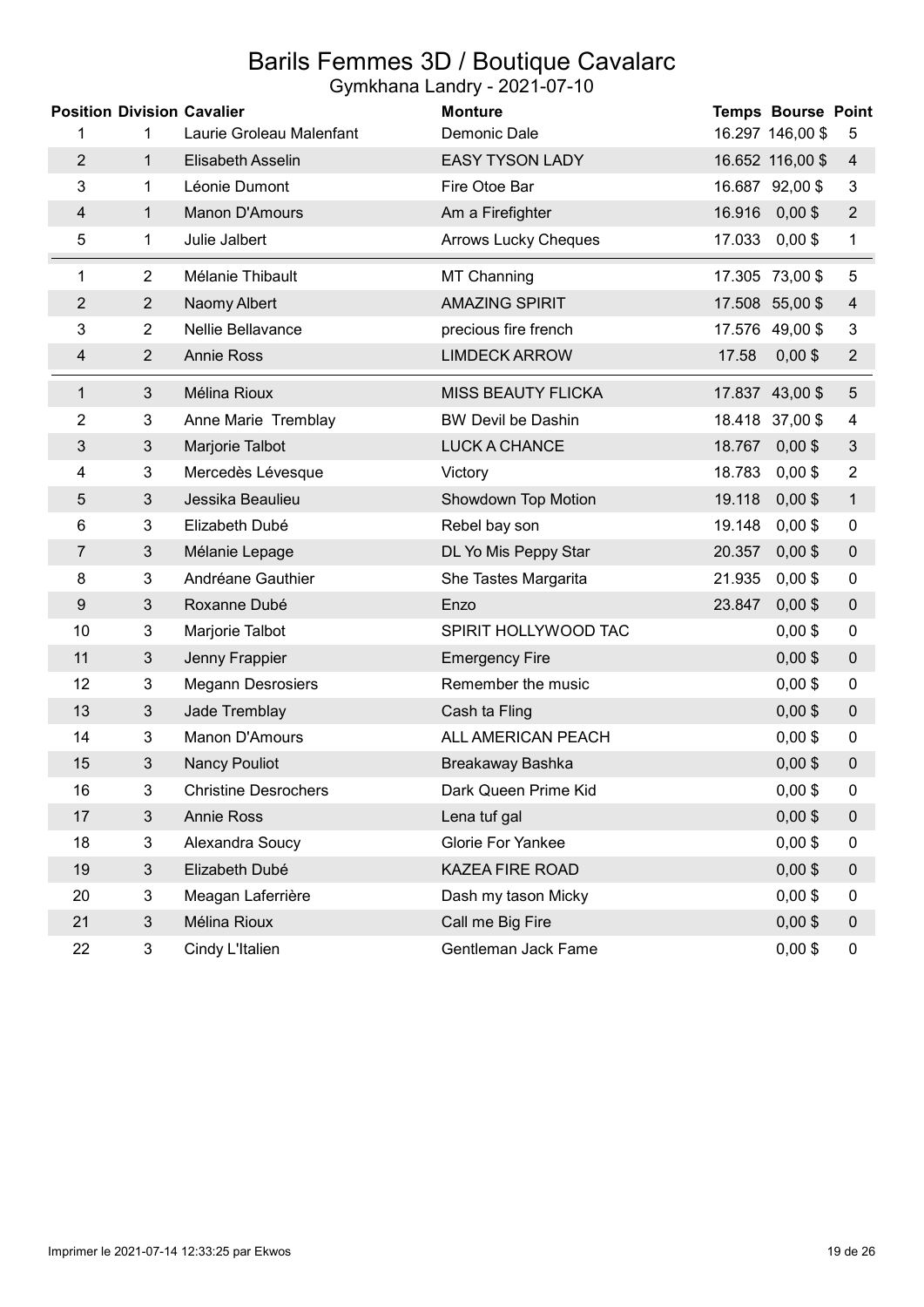## Relais 2D Gymkhana Landry - 2021-07-10

|                |                | <b>Position Division Cavalier</b>                     | <b>Monture</b>                                  | <b>Temps</b> | <b>Bourse</b>                        | <b>Point</b>            |
|----------------|----------------|-------------------------------------------------------|-------------------------------------------------|--------------|--------------------------------------|-------------------------|
| 1              | 1              | Mathieu Savoie<br>Elisabeth Asselin                   | <b>GOOD DIRECTION</b><br><b>EASY TYSON LADY</b> | 19.417       | 69,00\$<br>$(138,00 \text{ $>$}/ 2)$ | 5                       |
| $\overline{2}$ | 1              | Chloé Caron<br>Éric Caron                             | LP Docs King Leo<br><b>First Boxe Elder</b>     | 19.609       | 55,00\$<br>$(110,00 \$ / 2)          | $\overline{4}$          |
| 3              | 1              | Mélina Rioux<br><b>Etienne St-Pierre</b>              | Call me Big Fire<br><b>MISS BEAUTY FLICKA</b>   | 19.618       | 43,50 \$<br>$(87,00 \$ / 2)          | 3                       |
| 4              | 1              | <b>Annie Ross</b><br><b>Martin Proulx</b>             | <b>LIMDECK ARROW</b><br><b>SNOW STREAKER</b>    | 19.858       | $0,00$ \$                            | $\overline{2}$          |
| 5              | 1              | Maika Lavoie<br><b>Frederick Ouellet</b>              | <b>JUMPET</b><br>Ozzy of Ozz                    | 20.364       | $0,00$ \$                            | 1                       |
| 1              | $\overline{2}$ | Patrick Lavoie<br><b>Frederick Ouellet</b>            | Moochie Can Roll<br>Shade of by yawl            | 21.165       | 34,50 \$<br>$(69,00 \$ / 2)          | 5                       |
| $\overline{2}$ | $\overline{2}$ | Mélina Rioux<br><b>Etienne St-Pierre</b>              | <b>SMOOTH STONEY BROOK</b><br>Hes Fédéral Dream | 21.832       | 27,50 \$<br>$(55,00 \text{ $6 / 2})$ | $\overline{\mathbf{4}}$ |
| 3              | $\overline{2}$ | Mégane Proulx<br>Océane Lavoie                        | Raiser Dream<br>Kaya                            | 24.291       | $0,00$ \$                            | 3                       |
| 4              | $\overline{2}$ | Enya Lavoie<br>Maika Lavoie                           | Hollywood Star<br>Moochie summer jet            | 43.743       | $0,00$ \$                            | $\overline{2}$          |
| 5              | $\overline{2}$ | <b>Christine Desrochers</b><br><b>Catherine Viens</b> | JG Special Kitty<br>Dark Queen Prime Kid        |              | $0,00$ \$                            | $\mathbf 0$             |
| 6              | $\overline{2}$ | Jenny Frappier<br>Léonie Dumont                       | <b>Emergency Fire</b><br>Dry doc Racer          |              | $0,00$ \$                            | $\mathbf 0$             |
| 7              | $\overline{2}$ | <b>Frederick Ouellet</b><br>Serge Grondin             | Cowboy Special One<br>THE HEART                 |              | $0,00$ \$                            | $\mathbf 0$             |
| 8              | $\overline{2}$ | Maya Ouellet<br>Keliane Taillon                       | Perks N West<br><b>River Storm Jewels</b>       |              | $0,00$ \$                            | $\mathbf 0$             |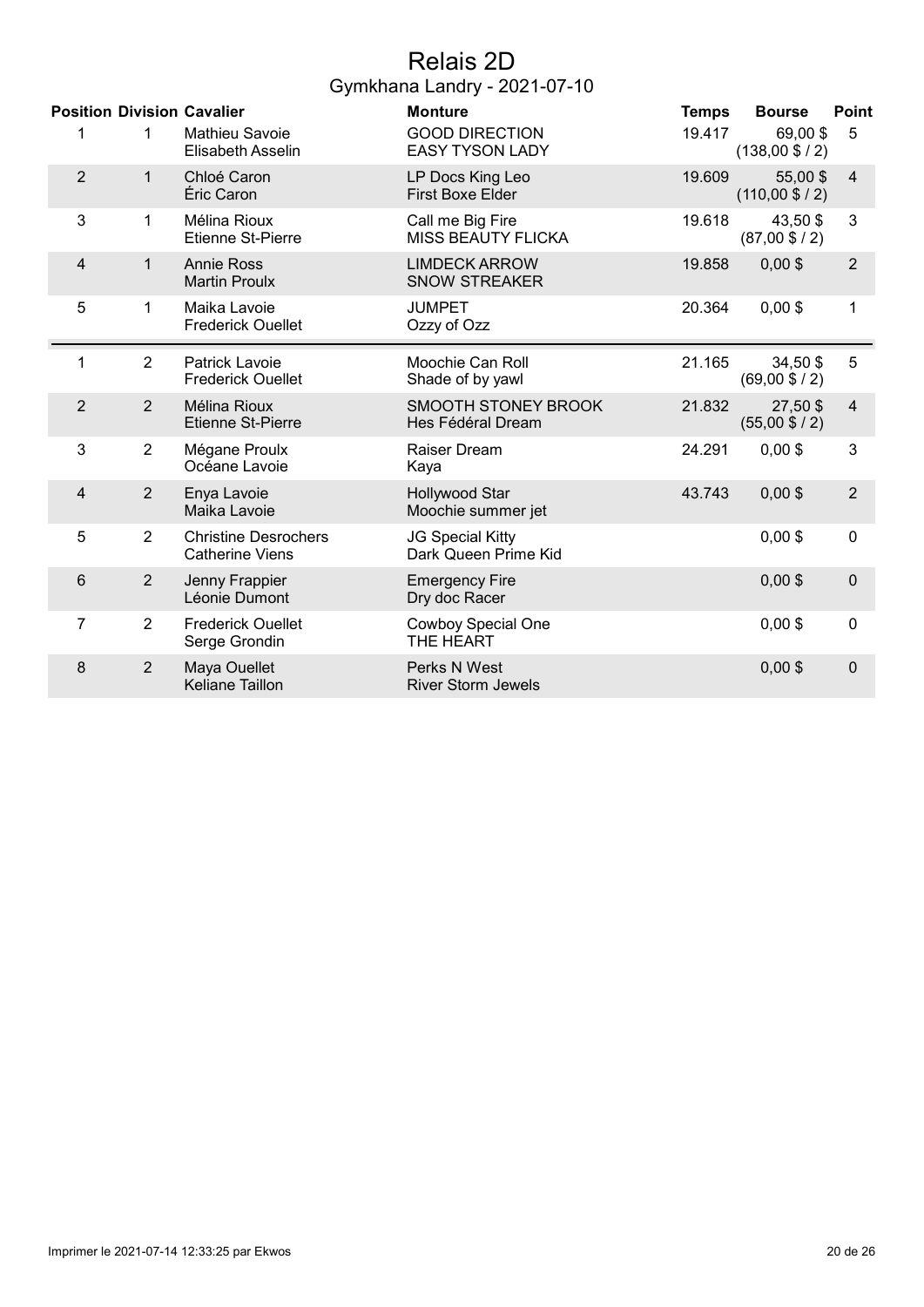## Drapeau 2D Gymkhana Landry - 2021-07-10

|   |   | <b>Position Division Cavalier</b> | <b>Monture</b>        | <b>Temps Bourse Point</b>         |
|---|---|-----------------------------------|-----------------------|-----------------------------------|
|   |   | Serge Grondin                     | THE HEART             | 99,00\$<br>-5<br>9.017            |
|   |   | <b>Martin Plante</b>              | <b>Misread Secret</b> | 10.308 20,00 \$<br>- 5            |
| 2 | 2 | Marc-André Grondin                | Léla Diamond Cash     | 11.193 16,00 \$<br>$\overline{4}$ |
| 3 | 2 | <b>Francis Viel</b>               | Lady Boulet           | $0.00$ \$<br>-0                   |
| 4 |   | Alyson Bouchard                   | <b>WHITE SOX</b>      | $0,00$ \$<br>$\overline{0}$       |
| 5 |   | Anya Bouchard                     | SIA                   | $0,00$ \$<br>0                    |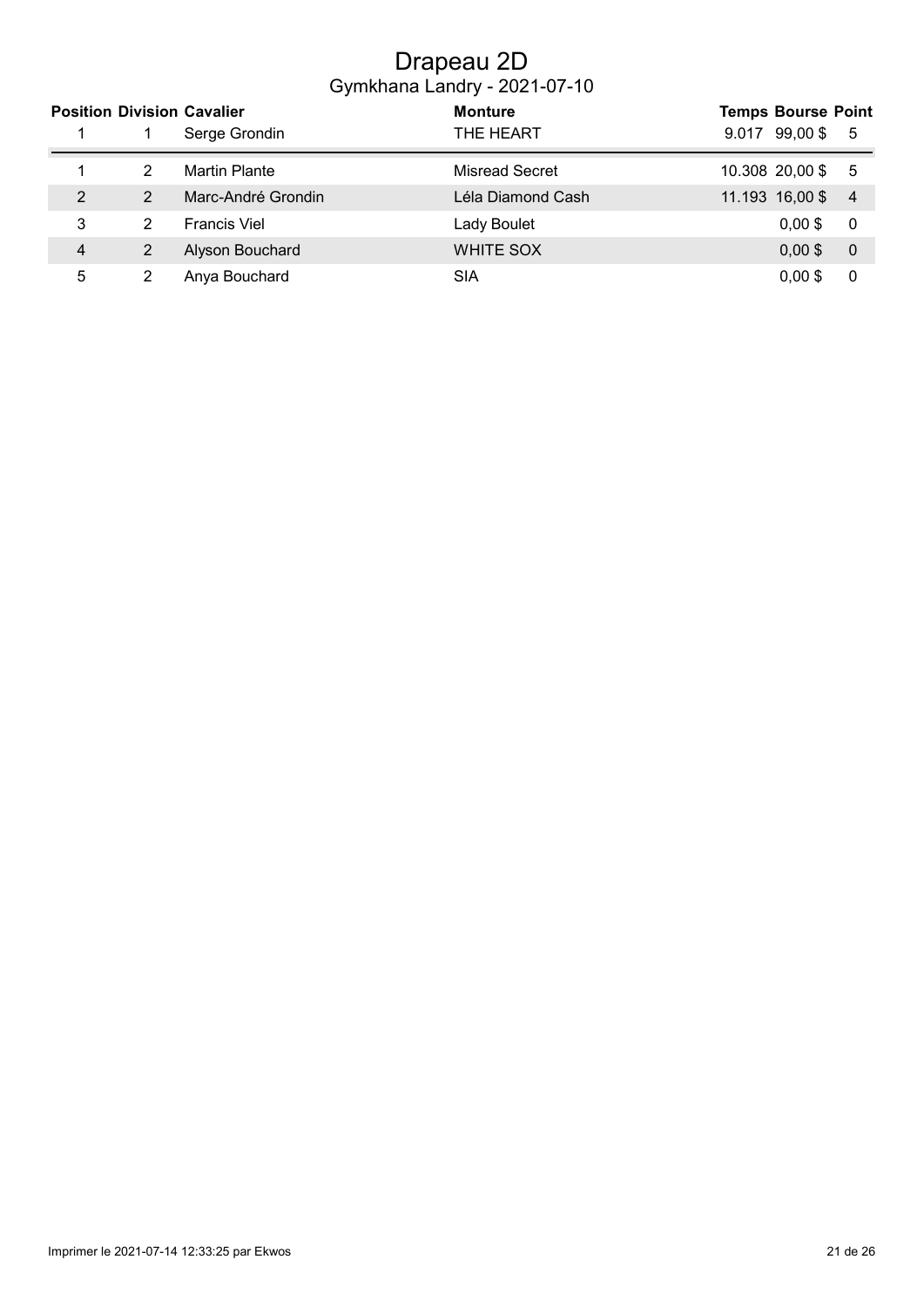## Sauvetage 1D

| Gymkhana Landry - 2021-07-10 |  |
|------------------------------|--|
|------------------------------|--|

|                |   | <b>Position Division Cavalier</b>                   | <b>Monture</b>             | Temps  | <b>Bourse</b>                          | Point          |
|----------------|---|-----------------------------------------------------|----------------------------|--------|----------------------------------------|----------------|
| 1              | 1 | <b>Mathieu Savoie</b><br><b>Francis Landry</b>      | <b>GOOD DIRECTION</b>      | 8.475  | $33,00$ \$<br>$(66,00 \$ / 2)          | 5              |
| $\overline{2}$ | 1 | <b>Frederick Ouellet</b><br><b>Olivier Gauthier</b> | Ozzy of Ozz                | 9.124  | 27,00 \$<br>$(54,00 \text{ $6 / 2})$   | $\overline{4}$ |
| 3              | 1 | Mélina Rioux<br>Émilien Aubé                        | Call me Big Fire           | 9.271  | $22,00$ \$<br>$(44,00 \text{ $6 / 2})$ | 3              |
| $\overline{4}$ | 1 | <b>Martin Plante</b><br>Émilien Aubé                | <b>Misread Secret</b>      | 9.414  | 18,00\$<br>$(36,00 \text{ $>$}/ 2)$    | $\overline{2}$ |
| 5              | 1 | Maika Lavoie<br><b>Olivier Gauthier</b>             | <b>JUMPET</b>              | 9.546  | $0,00$ \$                              | 1              |
| 6              | 1 | Mélina Rioux<br>Émilien Aubé                        | Hes Fédéral Dream          | 10.137 | $0,00$ \$                              | $\mathbf 0$    |
| 7              | 1 | Patrick Lavoie<br><b>Olivier Gauthier</b>           | Moochie Can Roll           |        | $0,00$ \$                              | $\mathbf 0$    |
| 8              | 1 | <b>Frederick Ouellet</b><br><b>Olivier Gauthier</b> | Shade of by yawl           |        | $0,00$ \$                              | $\mathbf 0$    |
| 9              | 1 | <b>Frederick Ouellet</b><br><b>Olivier Gauthier</b> | Cowboy Special One         |        | $0,00$ \$                              | $\mathbf 0$    |
| 10             | 1 | Mélina Rioux<br>Émilien Aubé                        | <b>SMOOTH STONEY BROOK</b> |        | $0,00$ \$                              | $\mathbf 0$    |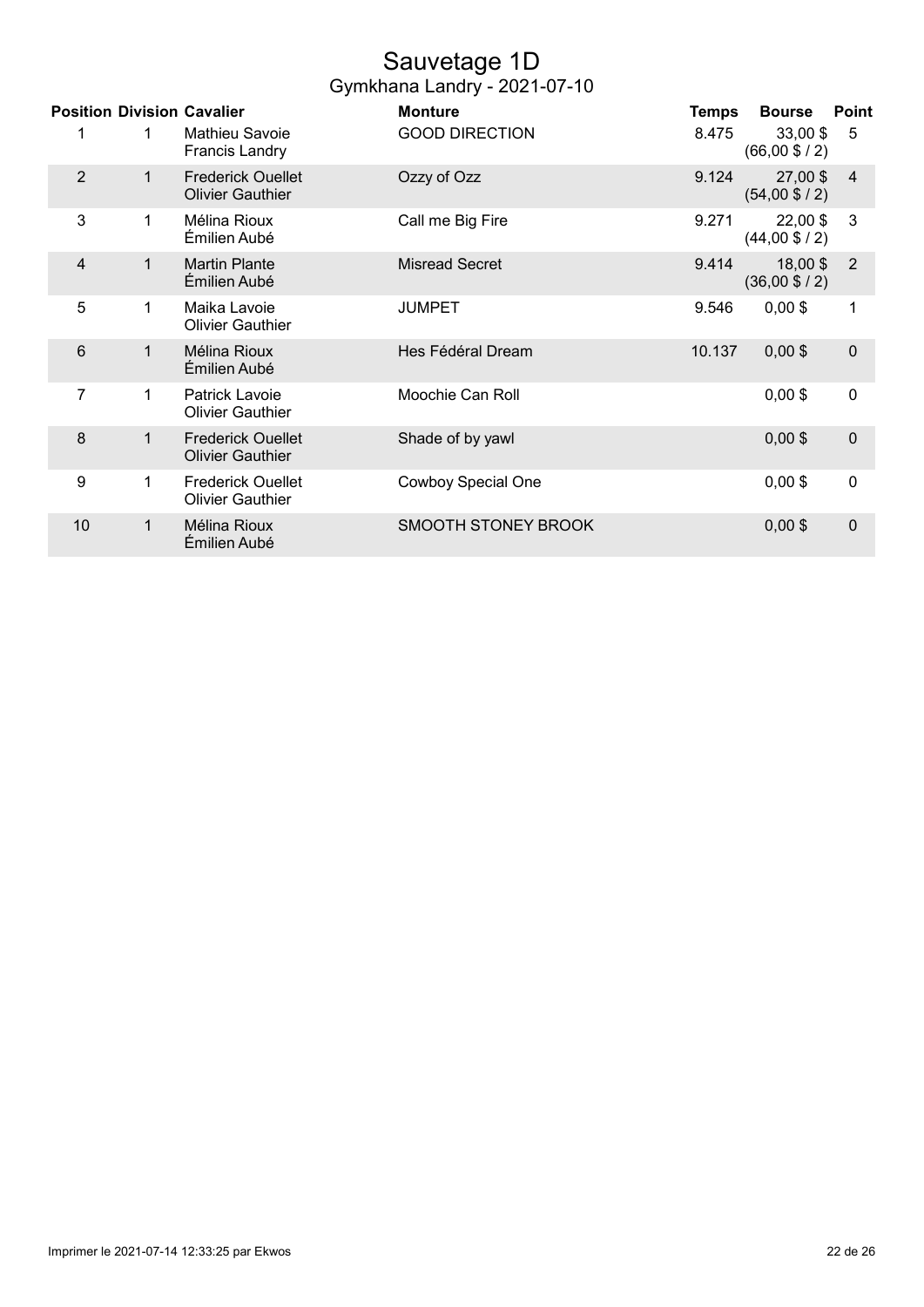## Aller Retour adultes 3D

|                |                | <b>Position Division Cavalier</b> | <b>Monture</b>           | <b>Temps Bourse Point</b>                    |
|----------------|----------------|-----------------------------------|--------------------------|----------------------------------------------|
| 1              | 1              | <b>Bastien Landry</b>             | <b>MISS FORMAL DASH</b>  | 8.323 86,00 \$<br>5                          |
| $\overline{2}$ | $\mathbf 1$    | Meagan Laferrière                 | Dash my tason Micky      | 68,00 \$<br>8.589<br>$\overline{4}$          |
| 3              | 1              | Alexandra Soucy                   | <b>Glorie For Yankee</b> | 54,00\$<br>$\mathbf{3}$<br>8.78              |
| 4              | 1              | Serge Grondin                     | THE HEART                | $0,00$ \$<br>8.786<br>$\overline{2}$         |
| 1              | $\overline{2}$ | Marjorie Talbot                   | SPIRIT HOLLYWOOD TAC     | $\overline{5}$<br>8.927 43,00 \$             |
| 2              | $\overline{2}$ | Andréane Gauthier                 | She Tastes Margarita     | $32,00$ \$<br>8.977<br>4                     |
| 3              | 2              | <b>Martin Proulx</b>              | <b>SNOW STREAKER</b>     | 8.984 29,00 \$<br>3                          |
| 4              | $\overline{2}$ | <b>Frederick Ouellet</b>          | Ozzy of Ozz              | $0,00$ \$<br>$\overline{2}$<br>9.107         |
| 5              | $\overline{2}$ | <b>Martin Plante</b>              | <b>Misread Secret</b>    | $0,00$ \$<br>9.117<br>$\mathbf{1}$           |
| 6              | $\overline{2}$ | Marjorie Talbot                   | <b>LUCK A CHANCE</b>     | $0,00$ \$<br>9.134<br>$\pmb{0}$              |
|                |                |                                   |                          |                                              |
| 7              | $\overline{2}$ | Mercedès Lévesque                 | Victory                  | 9.213<br>$0,00$ \$<br>$\pmb{0}$              |
| 1              | $\mathfrak{S}$ | <b>Annie Ross</b>                 | <b>LIMDECK ARROW</b>     | 25,00\$<br>9.49<br>5                         |
| $\overline{2}$ | 3              | <b>Frederick Ouellet</b>          | Shade of by yawl         | 22,00 \$<br>$\overline{\mathbf{4}}$<br>9.557 |
| 3              | $\mathfrak{B}$ | <b>Christine Desrochers</b>       | Dark Queen Prime Kid     | $0,00$ \$<br>3<br>9.572                      |
| 4              | 3              | <b>Annie Ross</b>                 | Lena tuf gal             | $0,00$ \$<br>10.013<br>$\overline{2}$        |
| 5              | $\mathfrak{B}$ | <b>Christine Desrochers</b>       | <b>JG Special Kitty</b>  | 11.407<br>$0,00$ \$<br>$\mathbf 1$           |
| 6              | 3              | Patrick Lavoie                    | Moochie Can Roll         | $0,00$ \$<br>$\pmb{0}$                       |
| 7              | 3              | Marc-André Grondin                | Léla Diamond Cash        | $0,00$ \$<br>$\pmb{0}$                       |
| 8              | 3              | <b>Francis Viel</b>               | Lady Boulet              | $0,00$ \$<br>$\pmb{0}$                       |
| 9              | $\mathfrak{B}$ | Roxanne Dubé                      | Enzo                     | $0,00$ \$<br>$\pmb{0}$                       |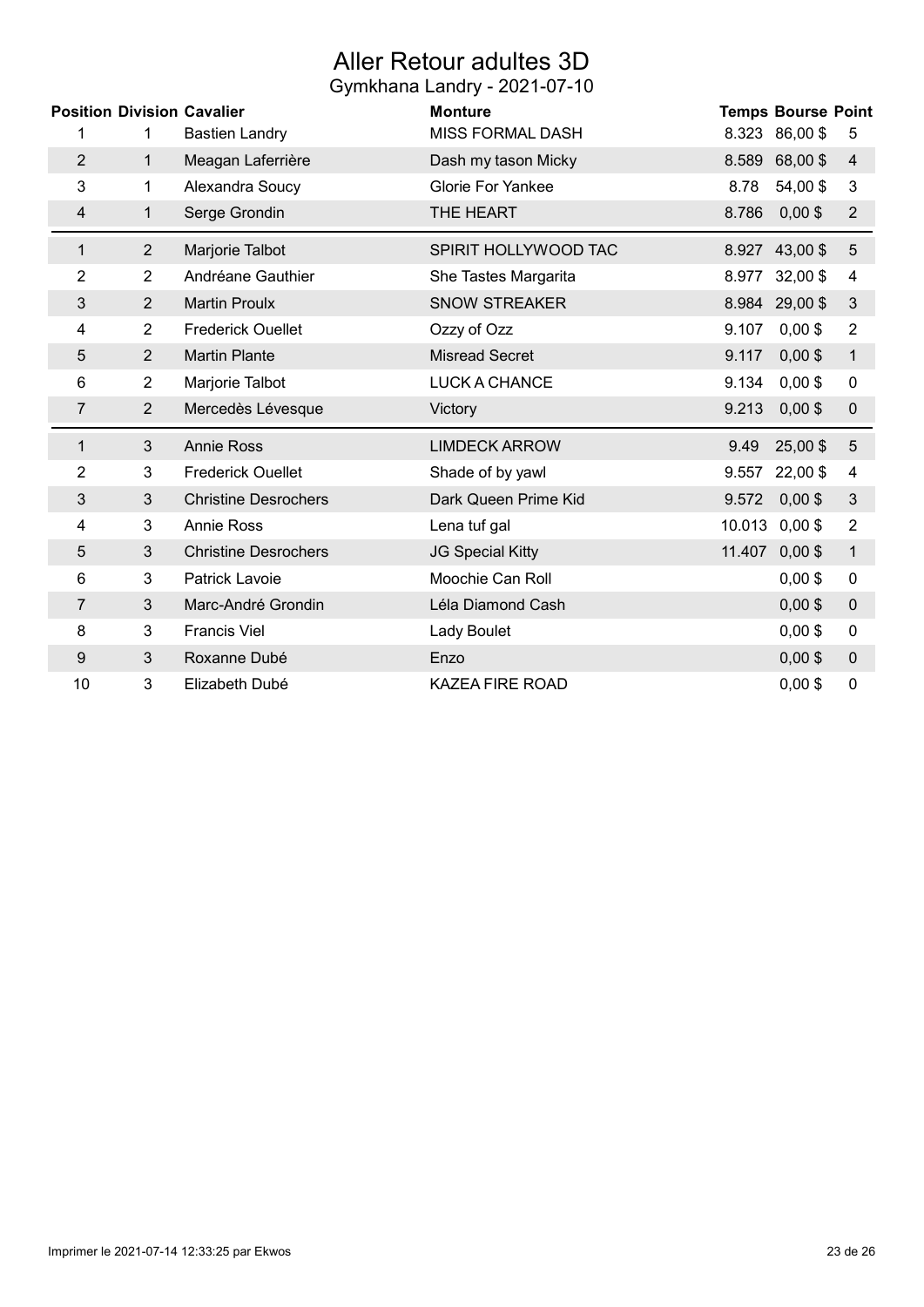## Tour 2D Gymkhana Landry - 2021-07-10

|                |                | <b>Position Division Cavalier</b> | <b>Monture</b>              |        | <b>Temps Bourse Point</b> |                |
|----------------|----------------|-----------------------------------|-----------------------------|--------|---------------------------|----------------|
| 1              | 1              | Jenny Frappier                    | <b>Emergency Fire</b>       |        | 7.824 84,00 \$            | 5              |
| $\overline{2}$ | $\mathbf{1}$   | Mathieu Savoie                    | <b>GOOD DIRECTION</b>       |        | 7.957 67,00 \$            | 4              |
| 3              | 1              | <b>Etienne St-Pierre</b>          | <b>MISS BEAUTY FLICKA</b>   | 8.04   | 53,00\$                   | 3              |
| $\overline{4}$ | $\mathbf{1}$   | Elisabeth Asselin                 | <b>EASY TYSON LADY</b>      |        | 8.198 49,00 \$            | $\overline{2}$ |
| 5              | 1              | Chloé Caron                       | LP Docs King Leo            | 8.2    | $0,00$ \$                 | 1              |
| 6              | 1              | Marjorie Talbot                   | SPIRIT HOLLYWOOD TAC        | 8.309  | $0,00$ \$                 | $\pmb{0}$      |
| 1              | $\overline{2}$ | Alyson Bouchard                   | <b>WHITE SOX</b>            |        | 8.467 46,00 \$            | 5              |
| $\overline{2}$ | $\overline{2}$ | <b>Martin Proulx</b>              | <b>SNOW STREAKER</b>        | 8.47   | 35,00\$                   | 4              |
| 3              | $\overline{2}$ | Éric Caron                        | First Boxe Elder            | 8.551  | 18,00\$                   | $\mathfrak{Z}$ |
| 4              | $\overline{2}$ | <b>Christian Hetu</b>             | Marisa Jazz Fire            | 8.563  | $0,00$ \$                 | $\overline{2}$ |
| 5              | $\overline{2}$ | <b>Annie Ross</b>                 | <b>LIMDECK ARROW</b>        | 8.633  | $0,00$ \$                 | $\mathbf{1}$   |
| 6              | $\overline{2}$ | <b>Martin Plante</b>              | <b>Misread Secret</b>       | 8.65   | $0,00$ \$                 | $\pmb{0}$      |
| $\overline{7}$ | $\overline{2}$ | Rosalie Hétu                      | <b>Texans Mellow Yellow</b> | 8.952  | $0,00$ \$                 | $\pmb{0}$      |
| 8              | $\overline{2}$ | <b>Etienne St-Pierre</b>          | Hes Fédéral Dream           | 10.627 | $0,00$ \$                 | 0              |
| 9              | $\overline{2}$ | Anya Bouchard                     | <b>SIA</b>                  | 13.5   | $0,00$ \$                 | $\pmb{0}$      |
| 10             | $\overline{2}$ | Mégane Proulx                     | Raiser Dream                |        | $0,00$ \$                 | 0              |
| 11             | $\overline{2}$ | Patrick Lavoie                    | Moochie Can Roll            |        | $0,00$ \$                 | $\pmb{0}$      |
| 12             | $\overline{2}$ | Alexanne Lefrançois               | Whisky Joe                  |        | $0,00$ \$                 | 0              |
| 13             | $\overline{2}$ | <b>Justine Sirois</b>             | <b>Charly Belfegor</b>      |        | $0,00$ \$                 | $\pmb{0}$      |
| 14             | $\overline{2}$ | Mélina Rioux                      | SMOOTH STONEY BROOK         |        | $0,00$ \$                 | 0              |
| 15             | $\overline{2}$ | <b>Frederick Ouellet</b>          | <b>Cowboy Special One</b>   |        | $0,00$ \$                 | $\pmb{0}$      |
| 16             | $\overline{2}$ | Édith Boucher                     | Chubble Maker               |        | $0,00$ \$                 | 0              |
| 17             | $\overline{2}$ | Mélina Rioux                      | Call me Big Fire            |        | $0,00$ \$                 | $\pmb{0}$      |
| 18             | $\overline{2}$ | <b>Frederick Ouellet</b>          | Shade of by yawl            |        | $0,00$ \$                 | $\pmb{0}$      |
| 19             | $\overline{2}$ | <b>Frederick Ouellet</b>          | Ozzy of Ozz                 |        | $0,00$ \$                 | $\mathbf 0$    |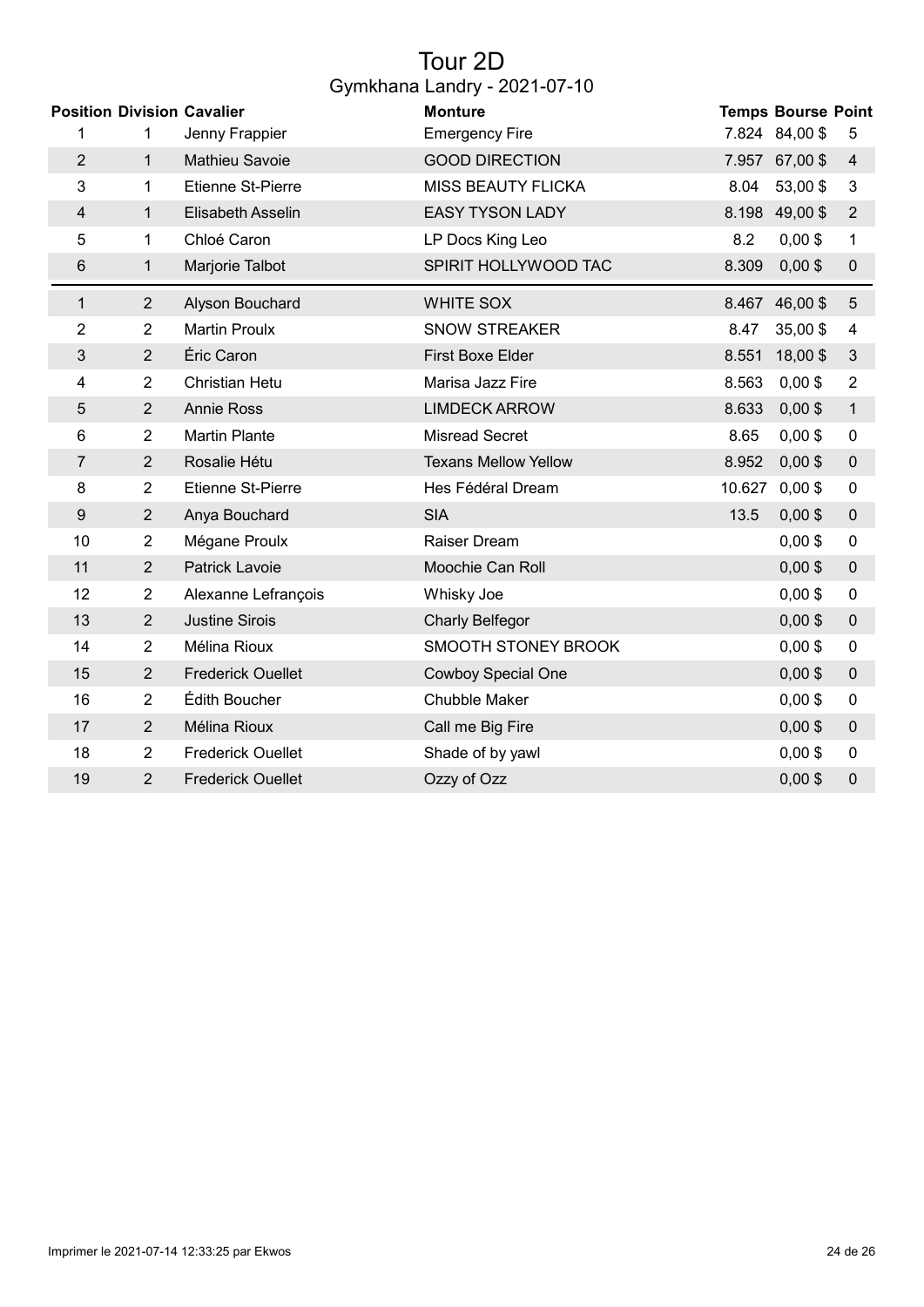# Barils Omnium 3D/ l'Éden

|                  |                | <b>Position Division Cavalier</b> | <b>Monture</b>               |        | <b>Temps Bourse Point</b> |                  |
|------------------|----------------|-----------------------------------|------------------------------|--------|---------------------------|------------------|
| 1                | 1              | Elisabeth Asselin                 | <b>EASY TYSON LADY</b>       |        | 16.316 264,00 \$          | 5                |
| $\overline{2}$   | $\mathbf{1}$   | Frédérique Isabel                 | <b>Little Formal</b>         |        | 16.357 192,00 \$          | 4                |
| 3                | 1              | Léonie Dumont                     | Fire Otoe Bar                |        | 16.416 168,00 \$          | 3                |
| 4                | 1              | <b>Bastien Landry</b>             | <b>MISS FORMAL DASH</b>      |        | 16.669 144,00 \$          | $\overline{2}$   |
| 5                | 1              | Mathieu Savoie                    | Dashing N Screammin          | 16.681 | $0,00$ \$                 | $\mathbf 1$      |
| 6                | $\mathbf{1}$   | Chloé Caron                       | First Boxe Elder             | 16.712 | $0,00$ \$                 | $\boldsymbol{0}$ |
| 7                | 1              | Jade Tremblay                     | Cash ta Fling                | 16.788 | $0,00$ \$                 | $\pmb{0}$        |
| 8                | 1              | Elizabeth Dubé                    | <b>KAZEA FIRE ROAD</b>       | 16.794 | $0,00$ \$                 | $\mathbf 0$      |
| 9                | 1              | <b>Tony Landry</b>                | My Otoe Bar                  | 16.911 | $0,00$ \$                 | 0                |
| 10               | $\mathbf 1$    | Jade Tremblay                     | <b>SWEET FLYING GUY</b>      | 16.966 | $0,00$ \$                 | $\boldsymbol{0}$ |
| 11               | 1              | <b>Martin Proulx</b>              | <b>LIMDECK ARROW</b>         | 17.073 | $0,00$ \$                 | 0                |
| 12               | $\mathbf{1}$   | <b>Taly Picard</b>                | Fast moons gold              | 17.146 | $0,00$ \$                 | $\mathbf 0$      |
| 13               | 1              | Alycia Pelletier                  | <b>MDC's Dark Revelation</b> | 17.174 | $0,00$ \$                 | $\mathbf 0$      |
| 14               | 1              | Manon D'Amours                    | Am a Firefighter             | 17.198 | $0,00$ \$                 | $\pmb{0}$        |
| 1                | $\overline{2}$ | Naomy Albert                      | <b>AMAZING SPIRIT</b>        |        | 17.318 120,00 \$          | $\sqrt{5}$       |
| 2                | $\overline{2}$ | Keven Charest Beaulieu            | THE LAST KICK                |        | 17.382 96,00 \$           | 4                |
| 3                | $\overline{2}$ | Mélina Rioux                      | <b>MISS BEAUTY FLICKA</b>    |        | 17.388 84,00 \$           | $\sqrt{3}$       |
| 4                | $\overline{2}$ | Marjorie Talbot                   | SPIRIT HOLLYWOOD TAC         | 17.531 | $0,00$ \$                 | $\overline{2}$   |
| 5                | $\overline{2}$ | Meagan Laferrière                 | Dash my tason Micky          | 17.626 | $0,00$ \$                 | $\mathbf{1}$     |
| 6                | $\overline{2}$ | Serge Grondin                     | THE HEART                    | 17.812 | $0,00$ \$                 | $\mathbf 0$      |
| 7                | $\overline{2}$ | Jessika Beaulieu                  | Showdown Top Motion          | 17.963 | $0,00$ \$                 | $\pmb{0}$        |
| 8                | $\overline{2}$ | Mercedès Lévesque                 | Victory                      | 18.039 | $0,00$ \$                 | 0                |
| 9                | $\overline{2}$ | Serge Grondin                     | Laruade Marmtacs (Marti)     | 18.066 | $0,00$ \$                 | $\boldsymbol{0}$ |
| 10               | $\overline{2}$ | Laurence Cahill                   | <b>Takin Fire</b>            | 18.18  | $0,00$ \$                 | $\mathbf 0$      |
| 11               | $\overline{2}$ | <b>Annie Ross</b>                 | Lena tuf gal                 | 18.307 | $0,00$ \$                 | $\mathbf 0$      |
| 1                | $\mathfrak{B}$ | <b>Francis Viel</b>               | Fire Louisiana               |        | 18.325 72,00 \$           | 5                |
| $\overline{2}$   | 3              | Audrey Chenard                    | FF Hot Wheels                |        | 18.371 60,00 \$           | 4                |
| 3                | $\mathfrak{S}$ | Marjorie Talbot                   | LUCK A CHANCE                | 18.727 | $0,00$ \$                 | $\mathfrak{S}$   |
| 4                | 3              | Mathieu Lévesque                  | Last easysis forever         | 19.665 | $0,00$ \$                 | $\overline{2}$   |
| 5                | 3              | Elizabeth Dubé                    | Rebel bay son                | 20.752 | $0,00$ \$                 | 1                |
| 6                | 3              | <b>Christine Desrochers</b>       | Dark Queen Prime Kid         | 21.445 | $0,00$ \$                 | 0                |
| 7                | $\mathfrak{Z}$ | Alycia Pelletier                  | FAY DAY FIRST                | 23.806 | $0,00$ \$                 | $\boldsymbol{0}$ |
| 8                | 3              | Nellie Bellavance                 | precious fire french         | 25.625 | $0,00$ \$                 | 0                |
| $\boldsymbol{9}$ | $\mathfrak{S}$ | <b>Tony Landry</b>                | <b>IVORY COVERGIRL</b>       |        | $0,00$ \$                 | $\pmb{0}$        |
| 10               | 3              | Manon D'Amours                    | ALL AMERICAN PEACH           |        | $0,00$ \$                 | 0                |
| 11               | 3              | Anne Marie Tremblay               | <b>BW Devil be Dashin</b>    |        | $0,00$ \$                 | $\mathbf 0$      |
| 12               | 3              | Jenny Frappier                    | <b>Emergency Fire</b>        |        | $0,00$ \$                 | 0                |
| 13               | $\mathfrak{Z}$ | Keven Charest Beaulieu            | <b>Cougars Pistol</b>        |        | $0,00$ \$                 | $\boldsymbol{0}$ |
| 14               | 3              | Andréane Gauthier                 | She Tastes Margarita         |        | $0,00$ \$                 | 0                |
| 15               | $\mathfrak{S}$ | <b>Martin Proulx</b>              | <b>SNOW STREAKER</b>         |        | $0,00$ \$                 | $\boldsymbol{0}$ |
| 16               | $\mathbf{3}$   | Alexandra Soucy                   | Glorie For Yankee            |        | $0,00$ \$                 | $\pmb{0}$        |